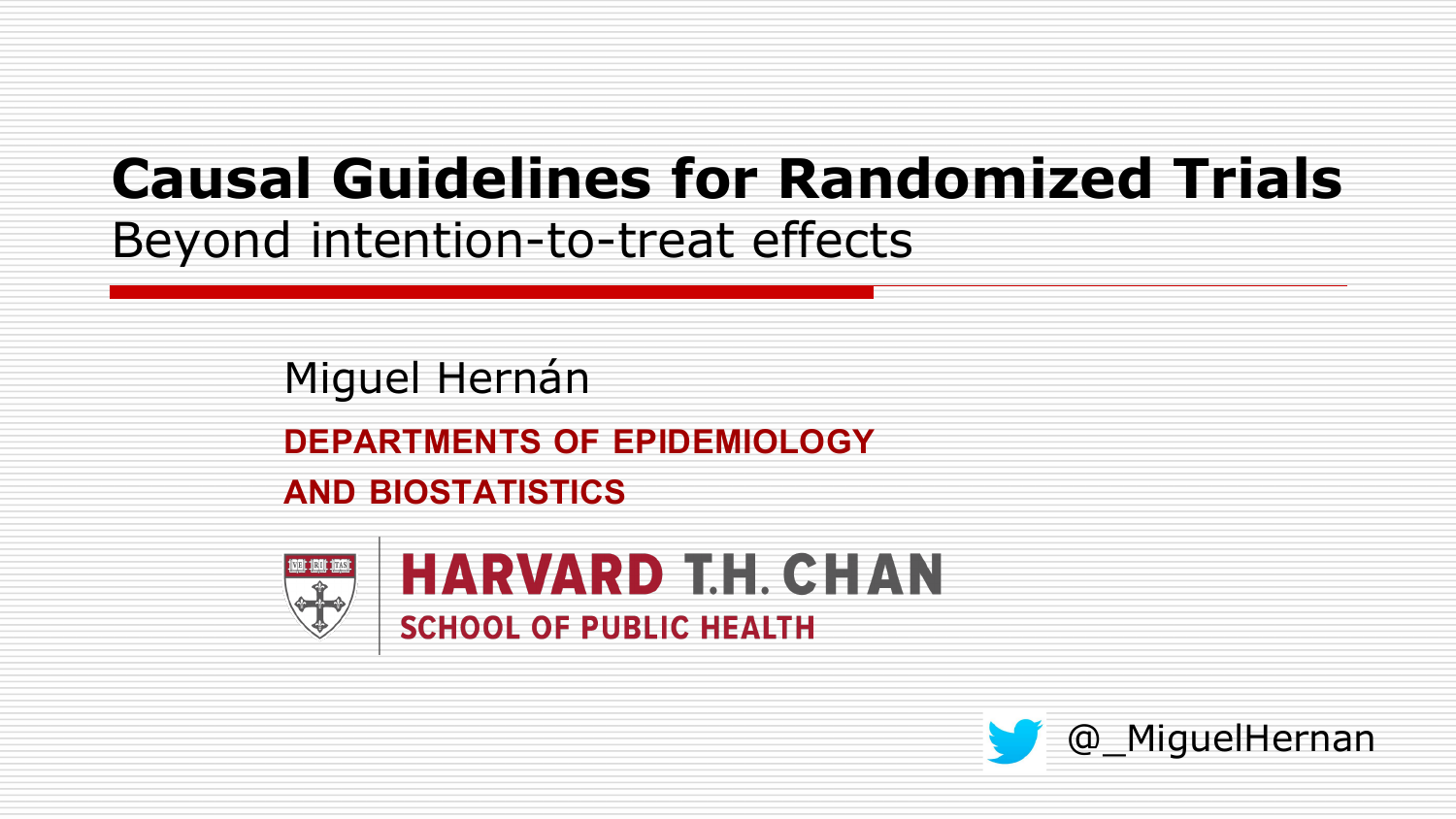# We often talk about "randomized trials"

in opposition to "observational studies"

 $\Box$  As if "randomized trials" were a monolithic group

 $\Box$  But the term "randomized trial" encompasses a great variety of studies

**n** With different susceptibility to bias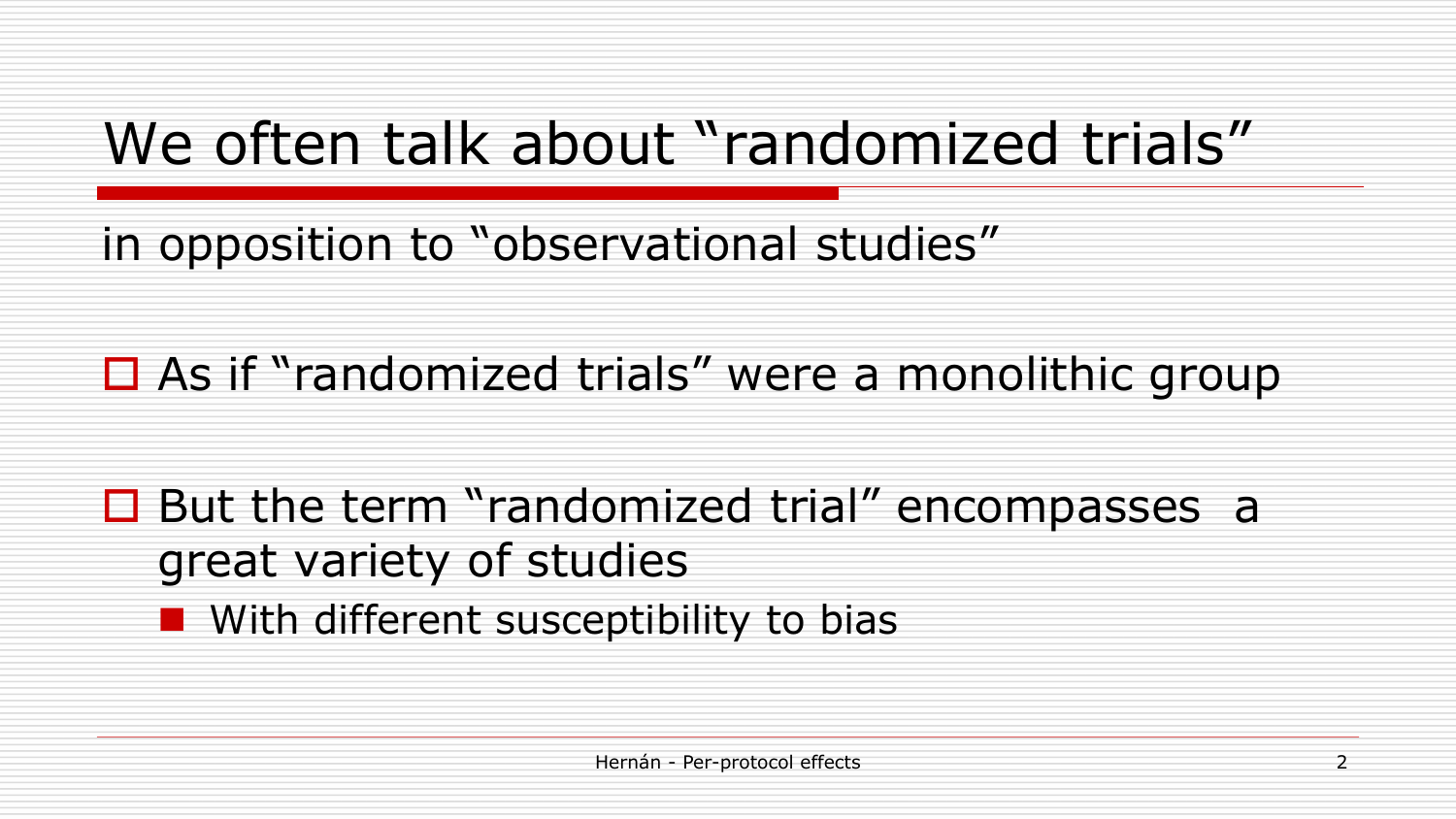# Typical early randomized trials

- $\Box$  Highly-controlled experiments
- $\Box$  Stringently selected participants
- $\Box$  Short duration
- $\square$  Small sample size
- $\Box$  No long-term clinical outcomes
- $\Box$  For drugs, mostly pre-market trials

❖ Little deviation from study protocol, high adherence, no losses to follow-up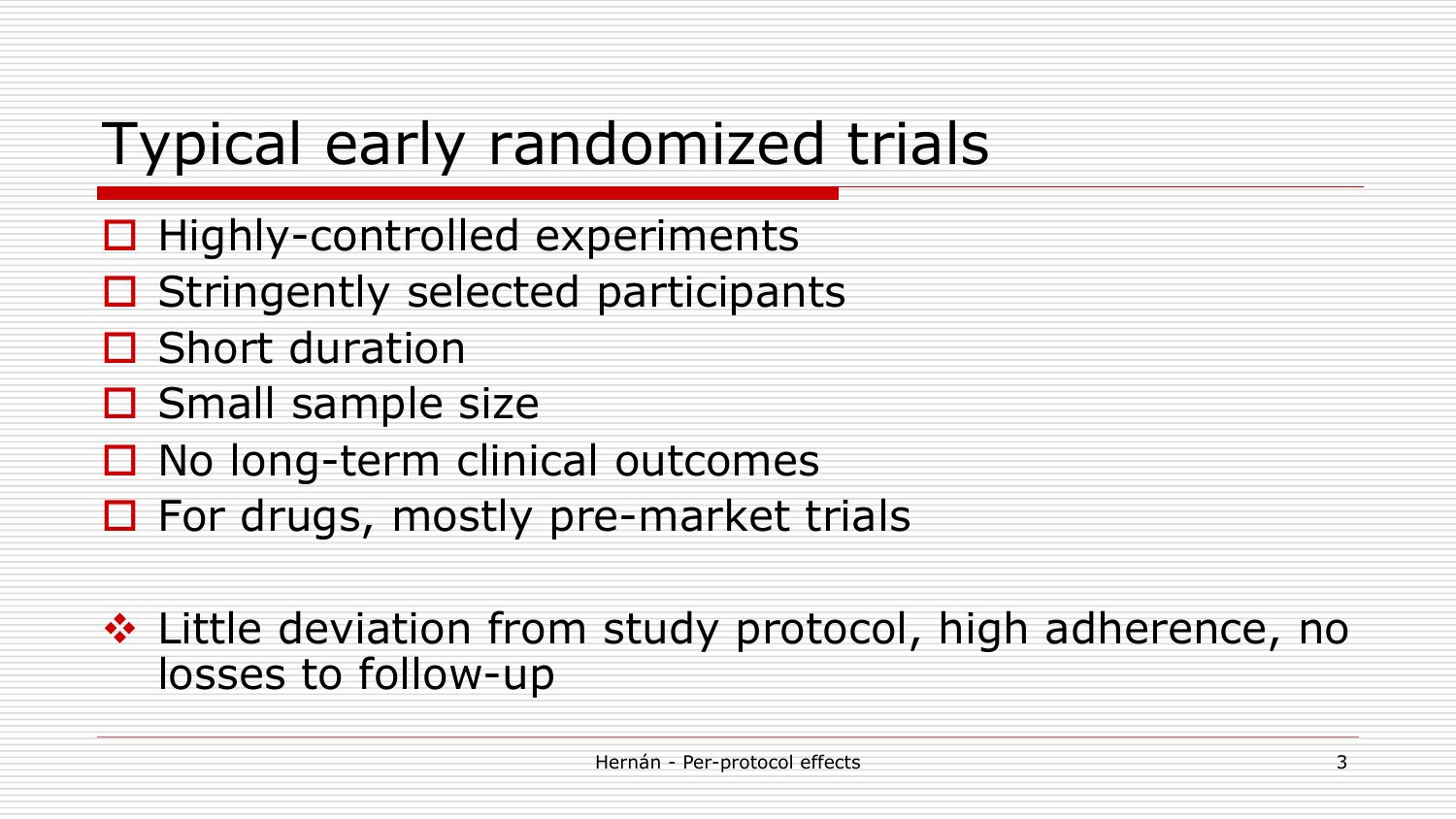# Typical pragmatic randomized trials

- $\Box$  Loosely controlled experiments
- $\square$  Typical patients
- $\Box$  Long duration
- $\Box$  Large sample size
- $\Box$  Long-term clinical outcomes
- $\Box$  For drugs, mostly post-market trials

❖ Greater deviations from protocol, low adherence, losses to follow-up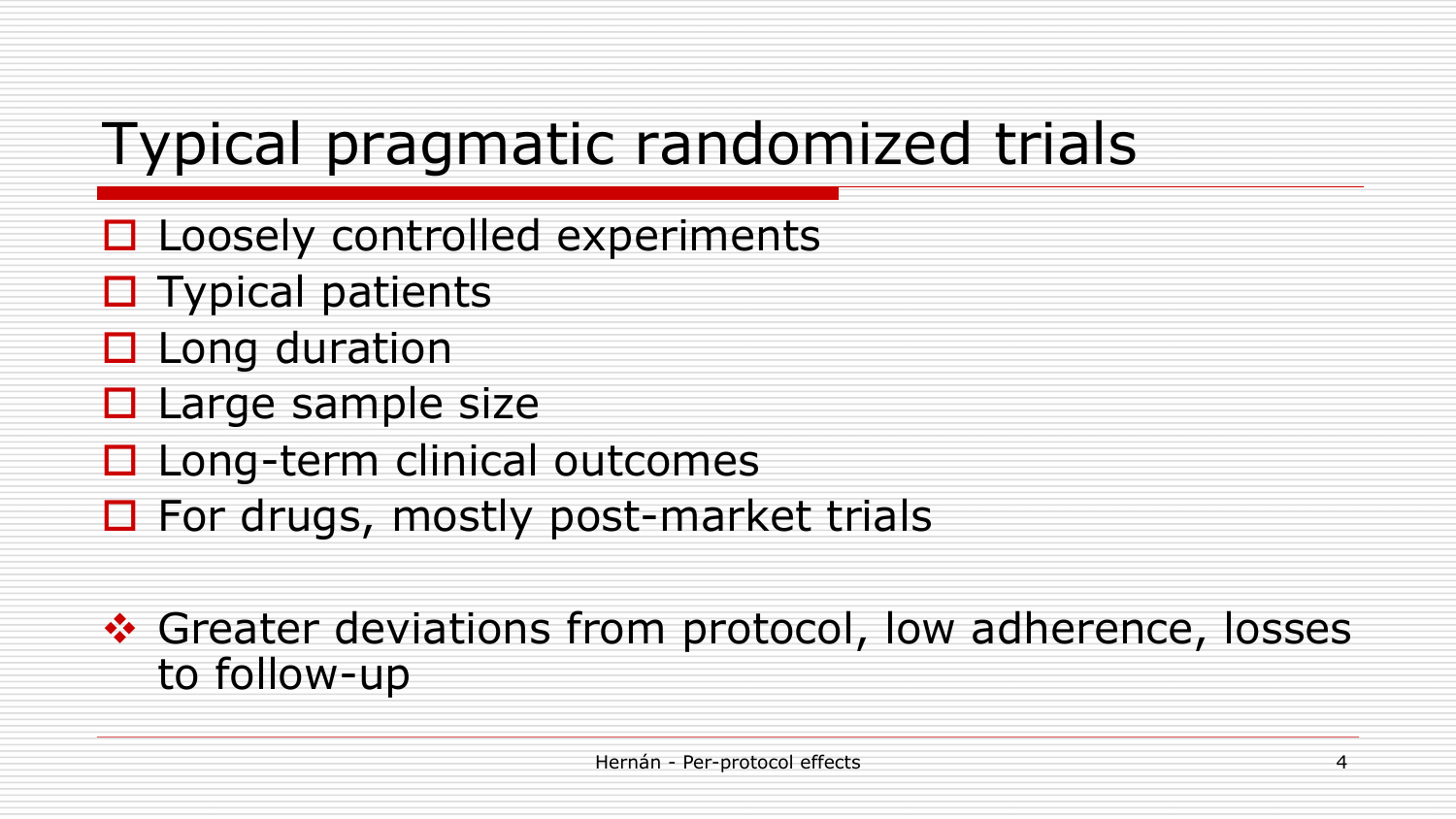Very different types of randomized trials, should we use the same analysis?

- $\Box$  Highly controlled trials resemble laboratory experiments
- $\Box$  Pragmatic trials resemble observational studies
	- $\blacksquare$  except for baseline randomization of treatment strategies
- $\Box$  The default analysis for all randomized trials is an intention-to-treat analysis
	- Patients assigned to a treatment strategy are kept in that group during the analysis, even if they deviated from their assigned strategy after randomization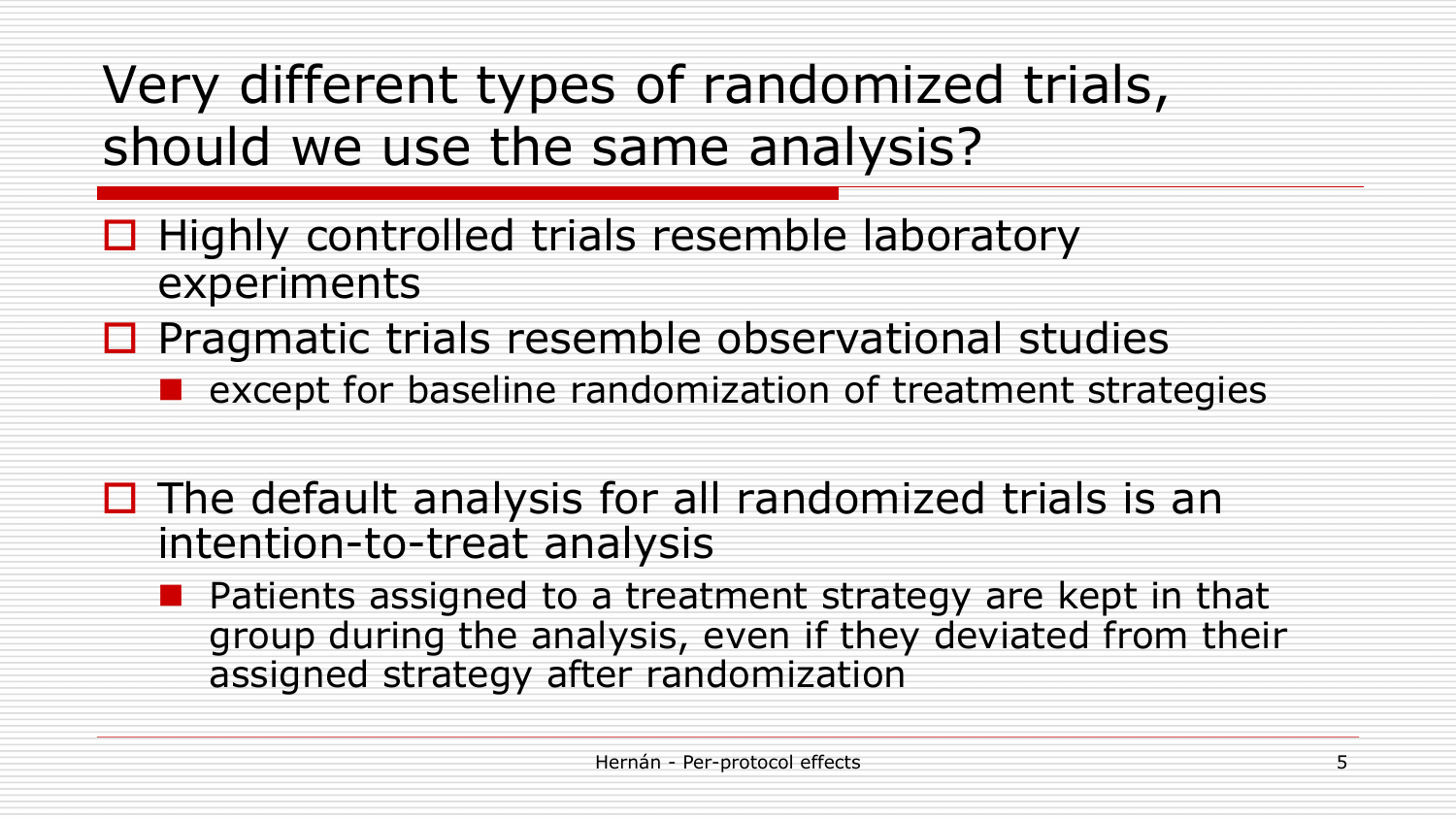Intention-to-treat **analysis** (estimator) estimates intention-to-treat **effect** (estimand)

### $\Box$  Intention-to-treat (ITT) effect

- $\blacksquare$  The effect of being assigned to a treatment strategy, regardless of treatment received
- $\Box$  ITT effect: agnostic about post-randomization decisions
	- Changes in studied treatment: discontinuation, switching...
	- $\blacksquare$  Use of therapies prohibited by the study protocol

### $\Box$  ITT effect: inadequate as only effect measure in pragmatic trials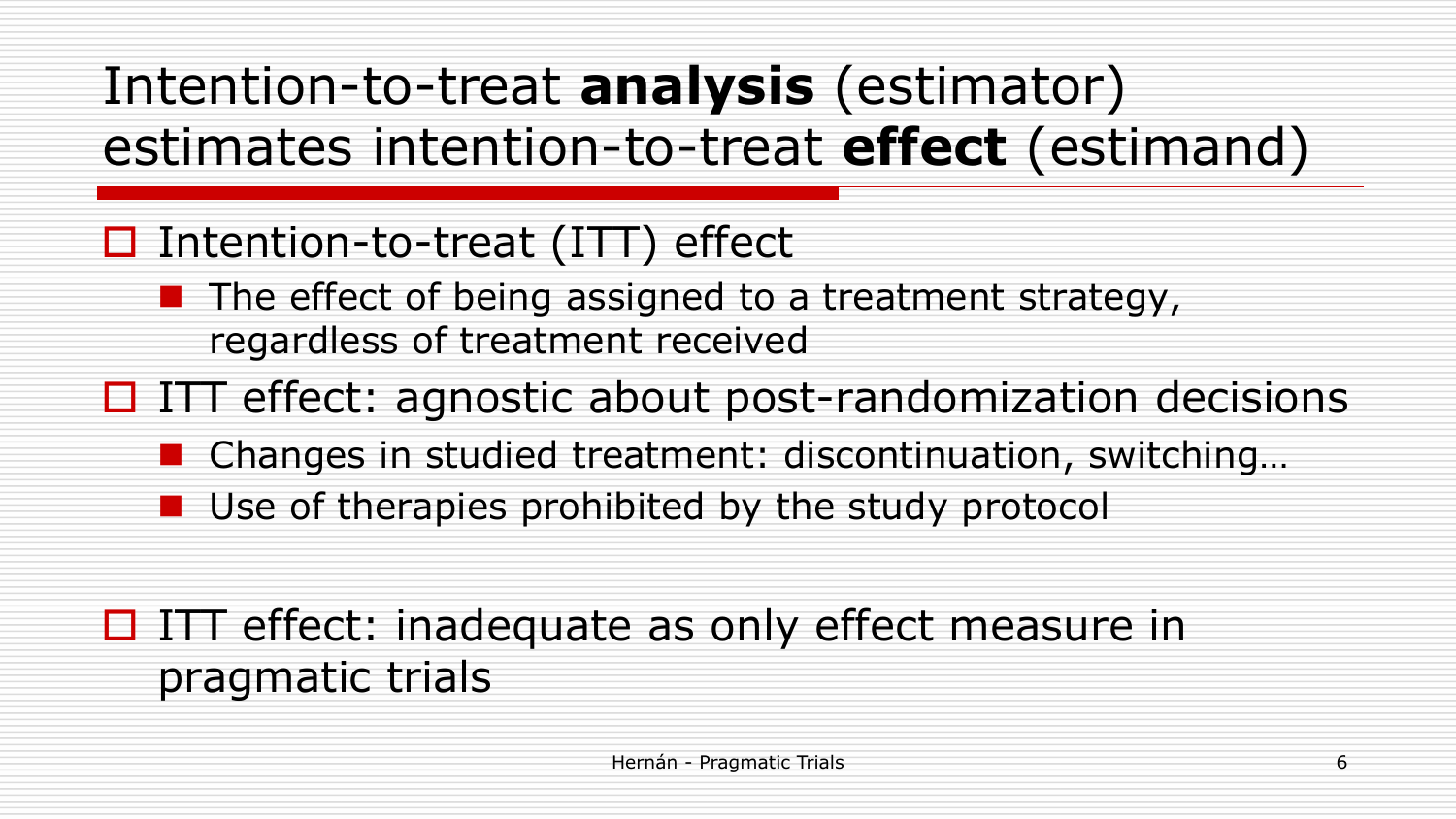# For example, consider 2 randomized trials of new treatment vs. standard of care

- $\blacksquare$  In neither study did patients assigned to standard of care take active treatment, but…
- In 1st trial, half of patients assigned to treatment took it
- **n** In 2<sup>nd</sup> trial, all patients assigned to treatment took it
- $\Box$  An intention-to-treat analysis may show an effect in 1st trial but not in 2nd trial
	- **n** Even if biological effect of treatment is the same in both trials

 $\Box$  Strange, so why do we use intention-to-treat effects? o Hernán, Hernández-Díaz. *Clinical Trials* 2012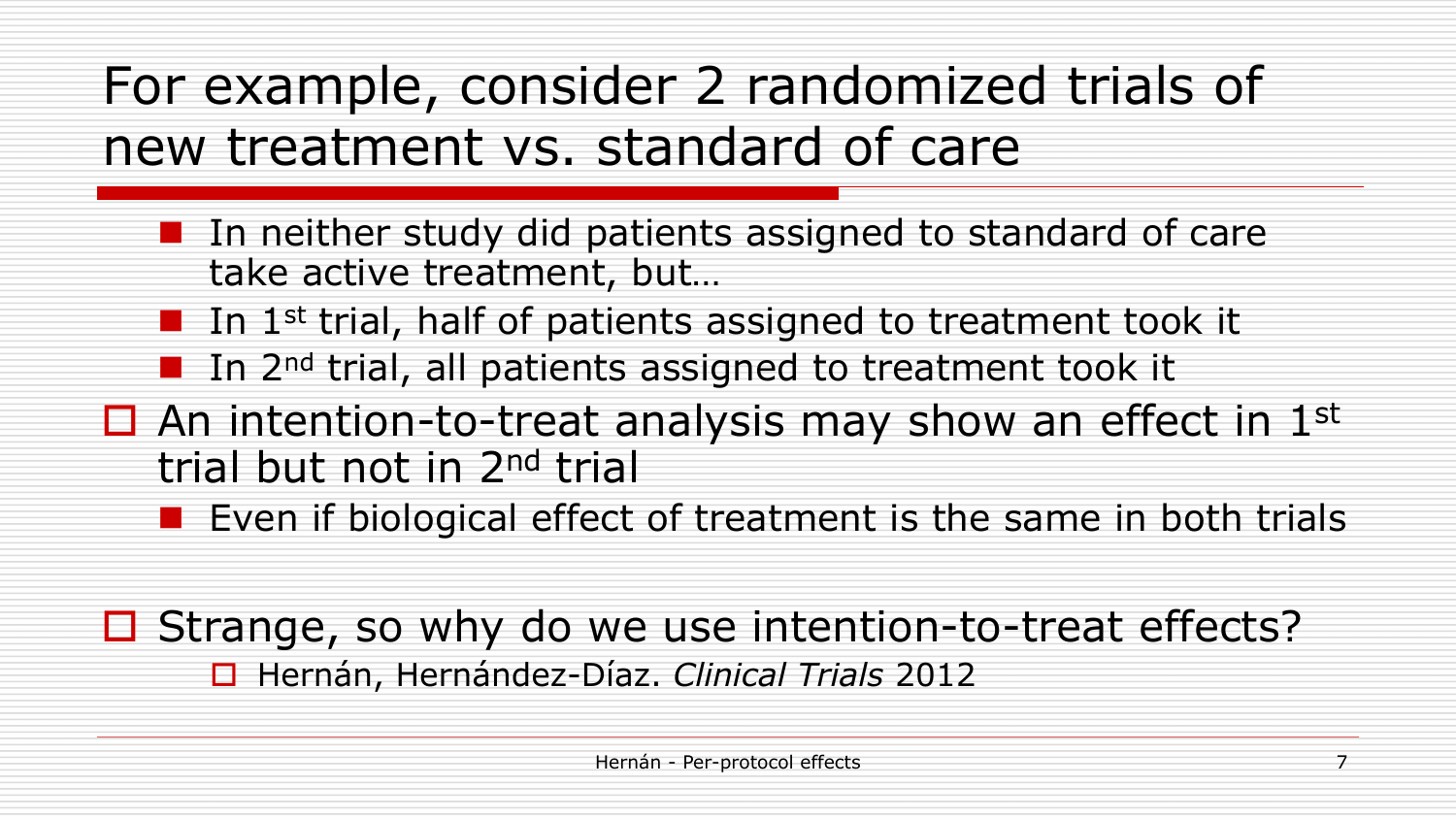# Demystifying intention-to-treat effects: **Null preservation is not guaranteed**

### $\Box$  Consider a non-blinded trial

 $\Box$  The ITT effect may not be null even if treatment has a null effect on the outcome

 $\blacksquare$  Patients and doctors may just alter their behavior in ways that affect their outcome

### ■ Most pragmatic trials are not blinded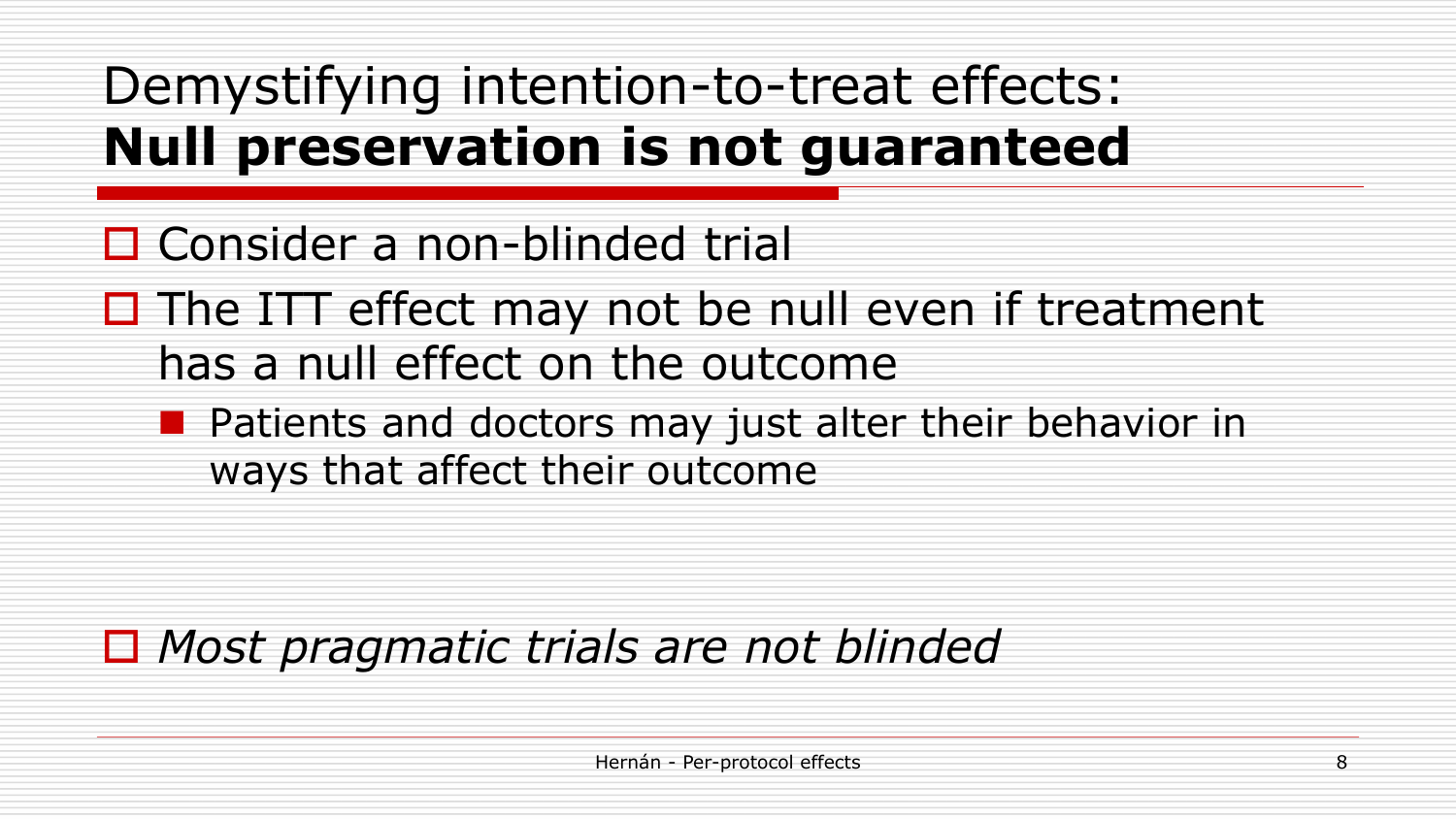# Demystifying intention-to-treat effects: **Not necessarily biased towards the null**

- $\Box$  When the treatment effect is not monotonic
	- $\blacksquare$  not in the same direction for all individuals
- $\Box$  Trial of active treatment vs placebo
	- 30% of the individuals assigned to treatment did not adhere to treatment
	- $\blacksquare$  direction of the effect in adherers opposite to that in non-adherers

### $\Box$  An ITT analysis may misleadingly indicate a beneficial effect of the less efficacious treatment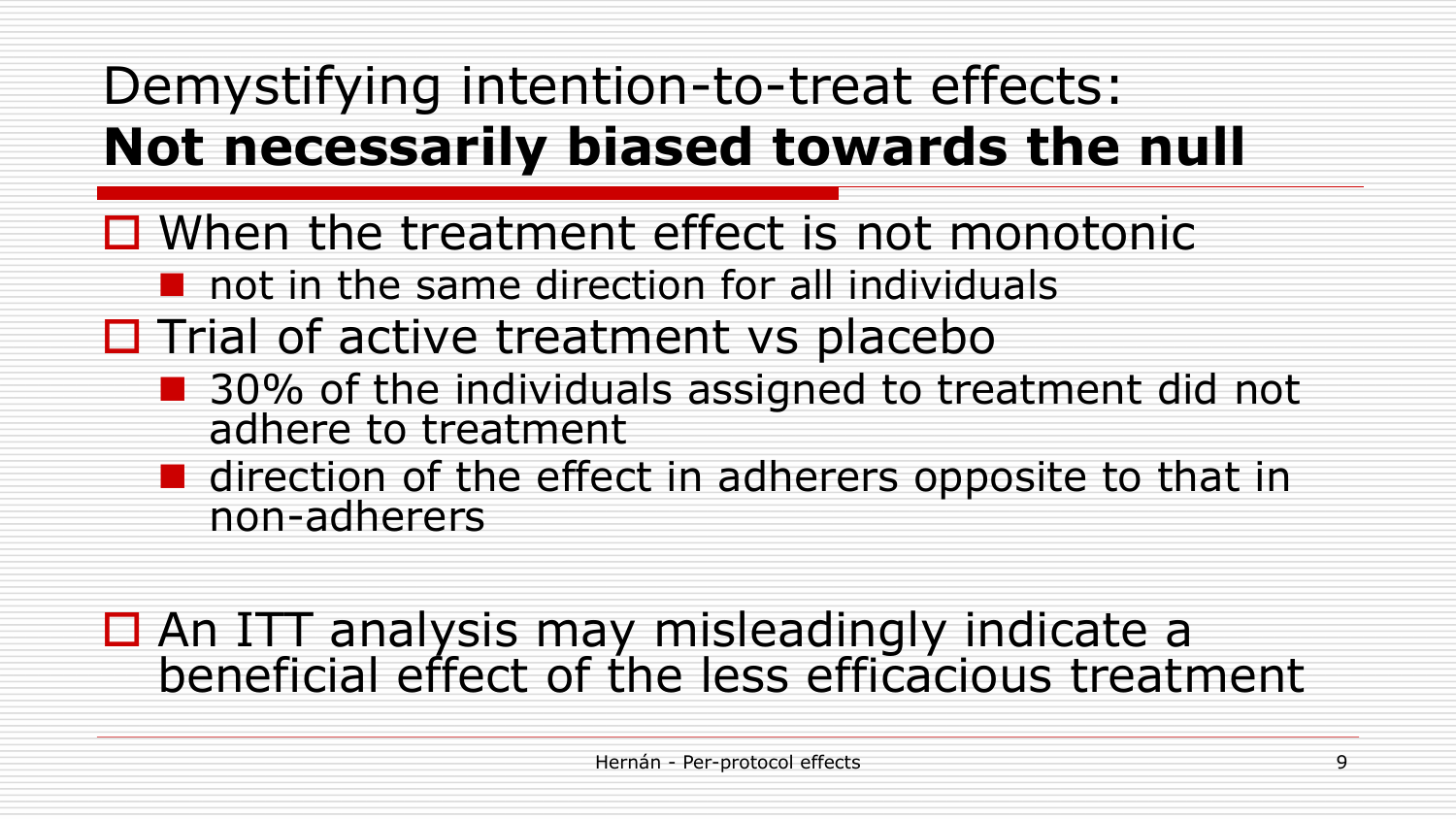# Demystifying intention-to-treat effects: **Not necessarily biased towards the null**

- $\Box$  Even if the treatment effect is monotonic
- $\Box$  Trial of 2 active treatments with differential adherence
	- $\blacksquare$  due to a mild, easily palliated side effect
- $\Box$  An ITT analysis may misleadingly indicate a beneficial effect of the less efficacious treatment

## ■ *Many pragmatic trials are head-to-head trials*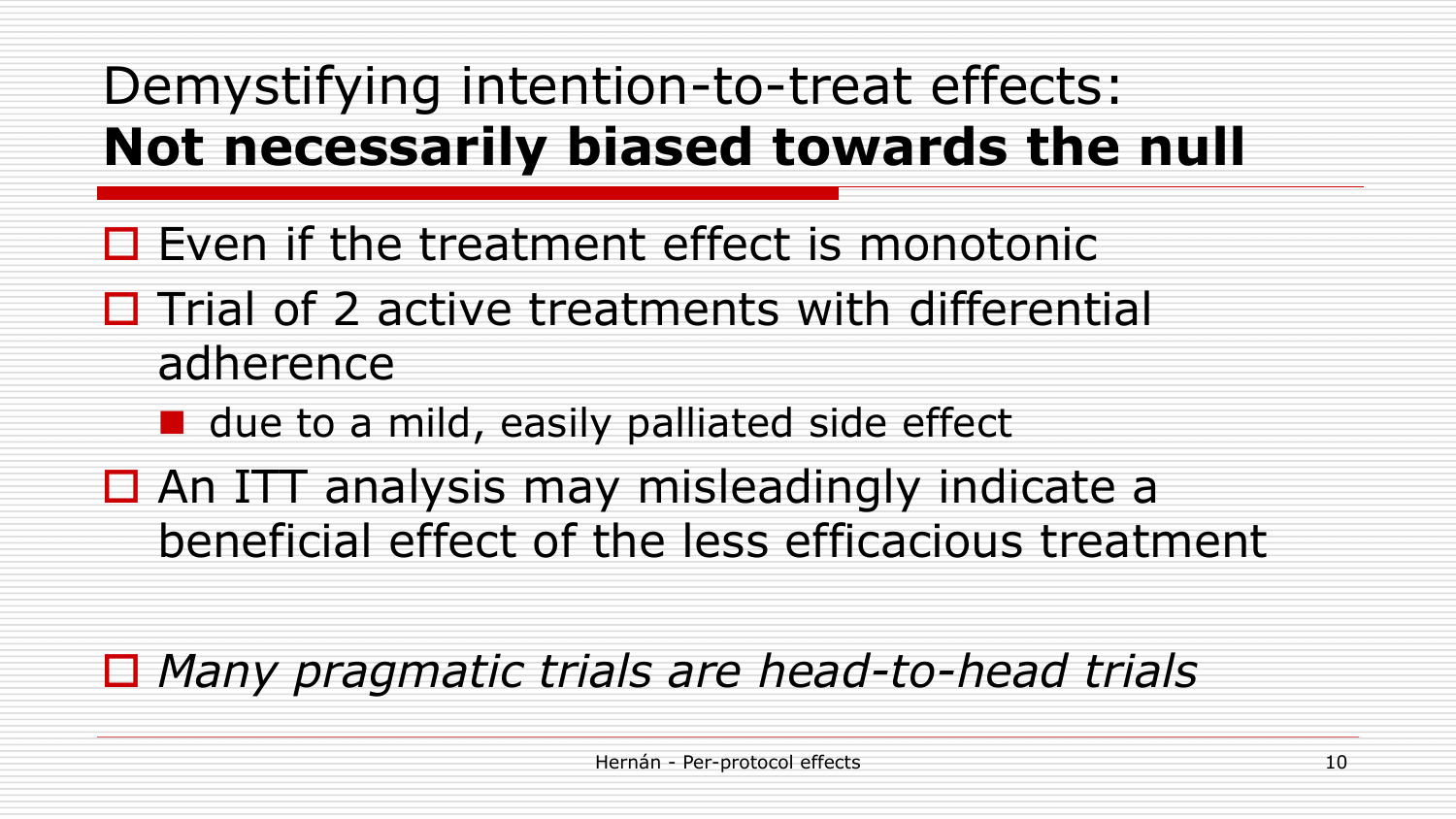# Demystifying intention-to-treat effects: **Bias towards the null is often undesirable**

- $\blacksquare$  Safety trials
- **n** Non-inferiority trials
- $\Box$  In these trials, a "conservative" ITT analysis is statistical malpractice
	- **n** A trial designed to quantify harm and whose protocol foresees only an ITT analysis could be referred to as a 'randomized cynical trial'

□ Many pragmatic trials are for safety, non-inferiority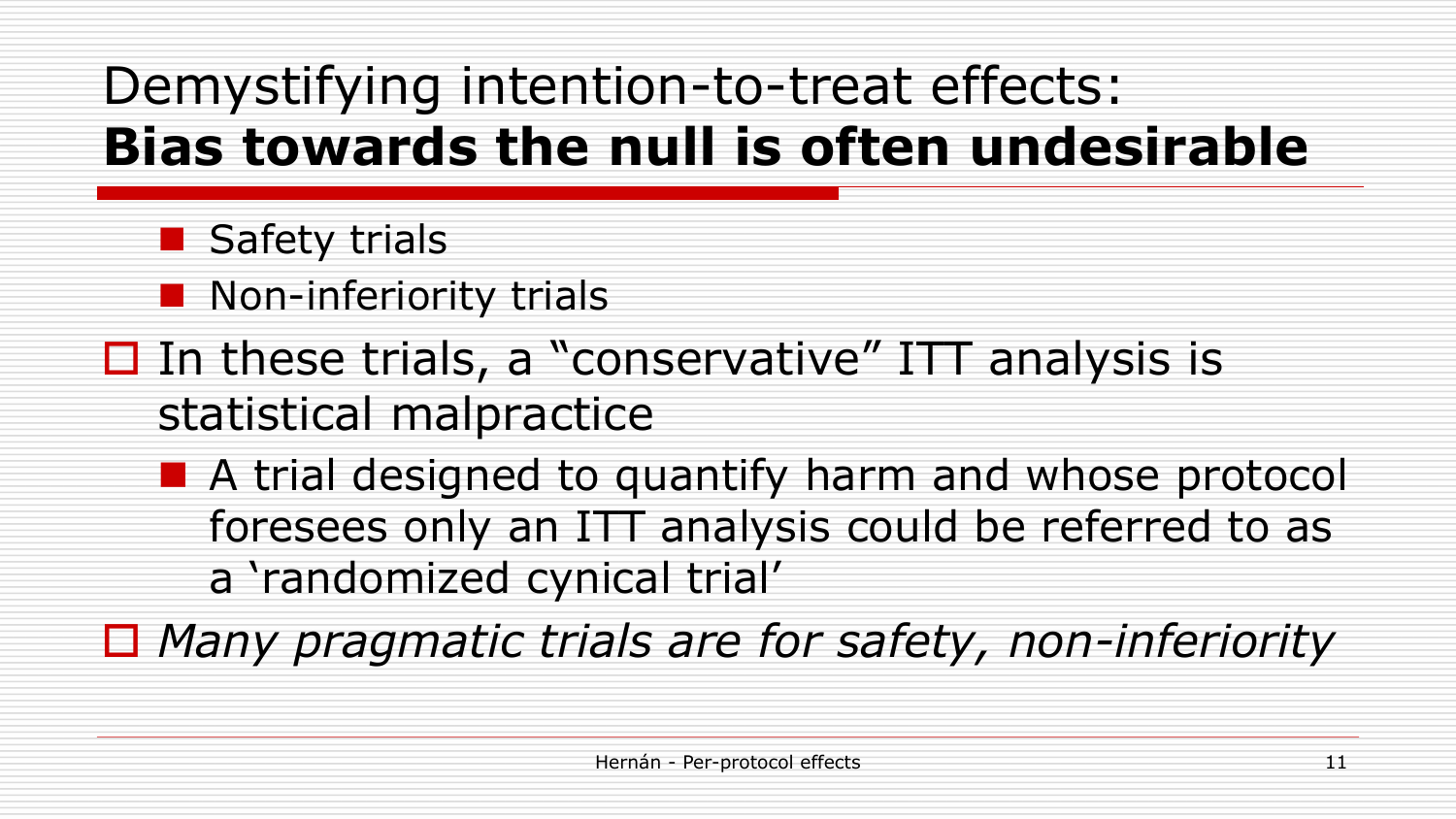# Demystifying intention-to-treat effects: **Not necessarily a measure of effectiveness**

- $\Box$  Degree of adherence outside the trial may change drastically after doctors and patients learn of the trial's findings
- $\Box$  Actual effectiveness in the community may differ from ITT effect estimate from trial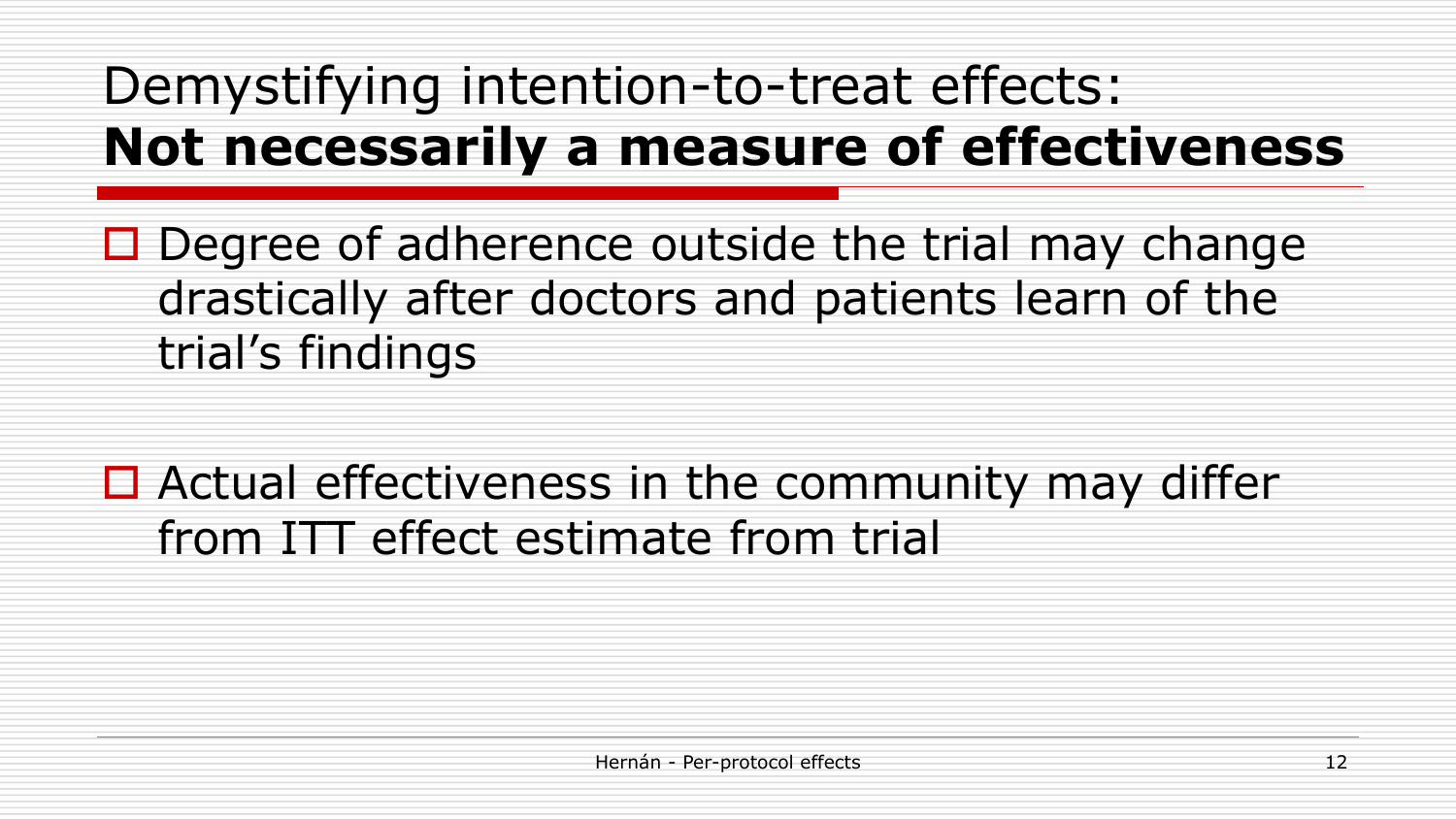# Demystifying intention-to-treat effects: **Not of primary interest for doctors/patients**

- $\Box$  A couple trying to decide whether to use a contraceptive method wants to know
	- $\blacksquare$  the effectiveness of the method when used as indicated
	- not the ITT effect in a population in which, say, 40% of couples failed to use the method properly
	- See also Murray et al. *J Clin Epidemiol* 2018; 103:10-21

### ■ *Pragmatic trials are designed to guide clinical decisions by patients and doctors*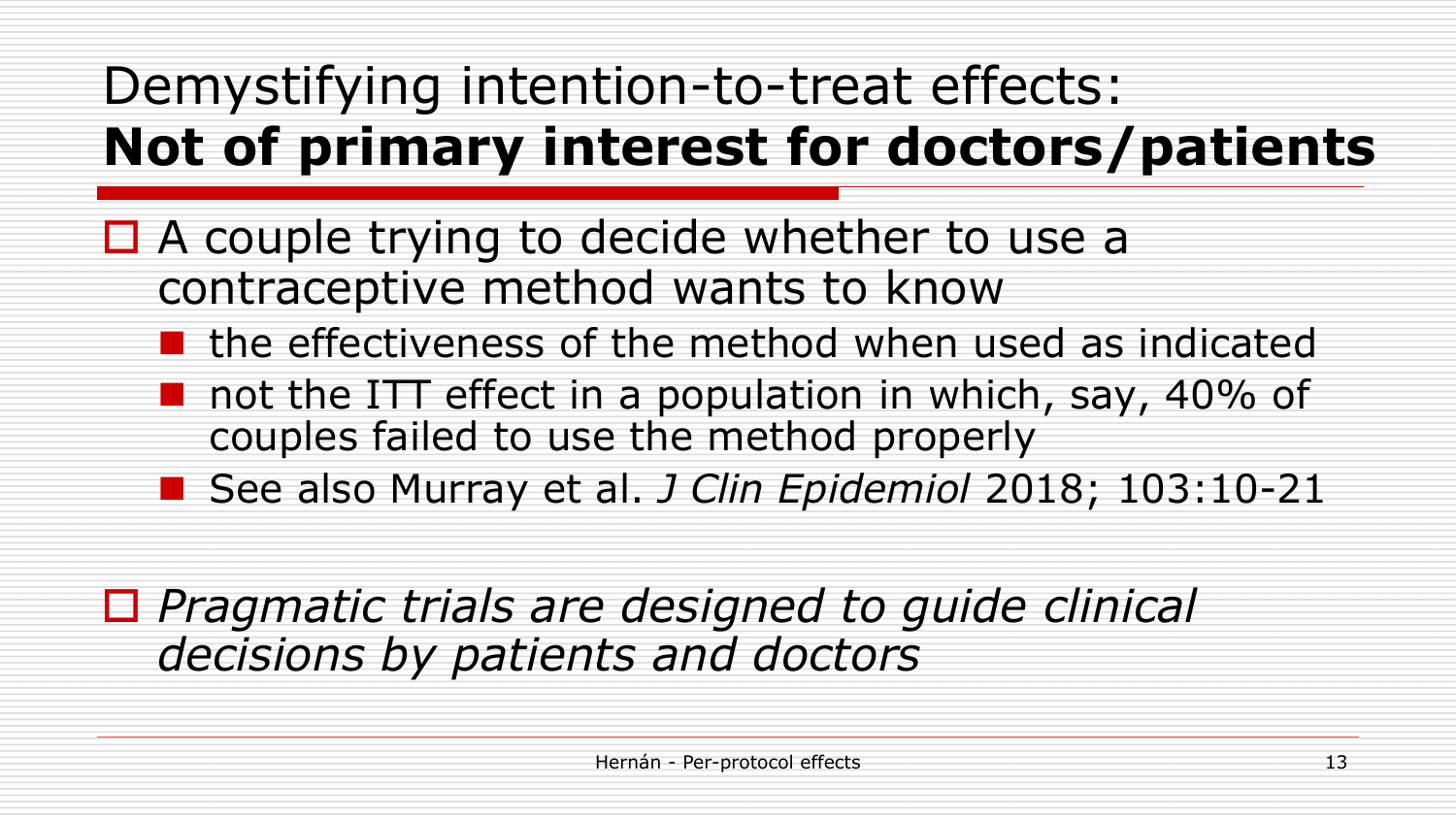# Need a complement to the ITT effect:

 $\Box$  An effect measure (a causal estimand)

- not affected by the degree of adherence
- $\blacksquare$  usable in safety, noninferiority trials
- **n** clinically relevant, patient-centered

 $\Box$  How about the per-protocol effect?

the effect of implementing the treatment strategies as described in the protocol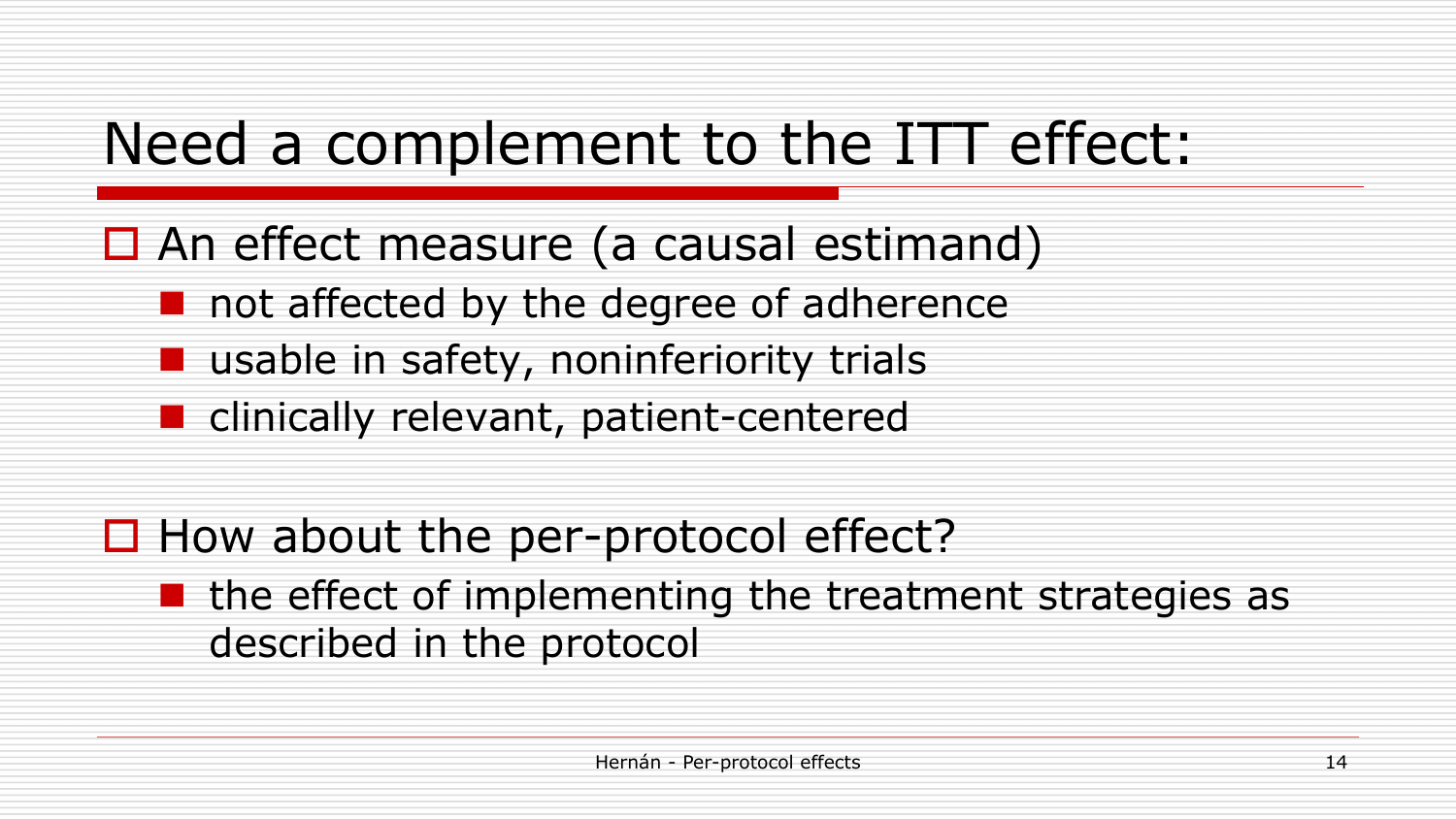# A big difference between ITT effect and per-protocol effect

- $\Box$  Universally accepted way of estimating ITT effects
	- **n** ITT analysis
	- **n** Almost uncontroversial
- $\Box$  No universally accepted way of estimating perprotocol effects
	- **n** Many types of per-protocol analysis
		- $\Box$  Including the common unadjusted, naïve per-protocol analysis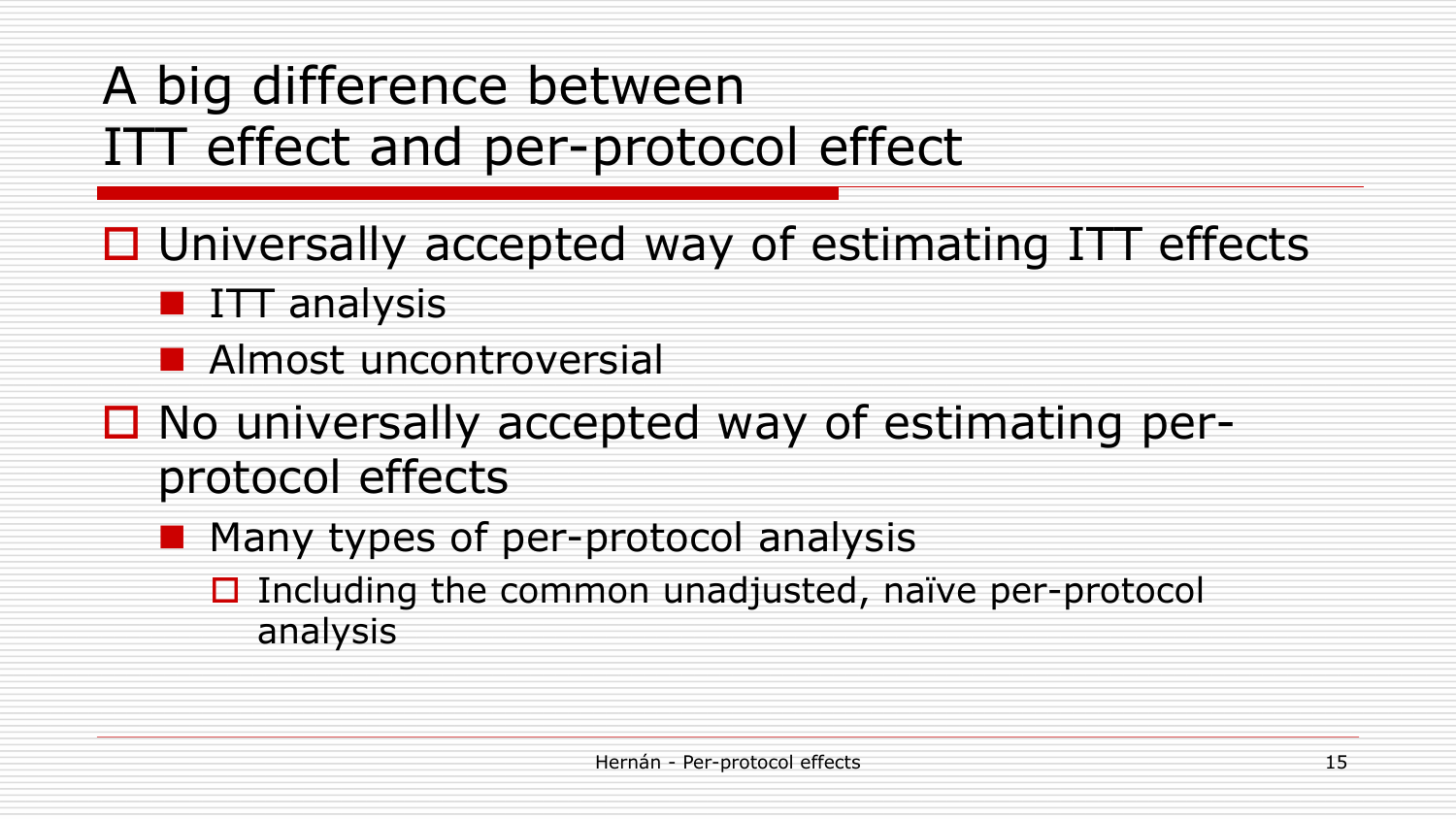Intention-to-treat effect Analysis plan

## $\square$  Simple

- $\Box$  Compare outcome distribution between group assigned to different strategies
	- Regardless of whether individuals actually followed the strategies
- □ Often overlooked problem:
	- **n** ITT analysis cannot be conducted if there are losses to follow-up
	- **n** Potential selection bias due to informative censoring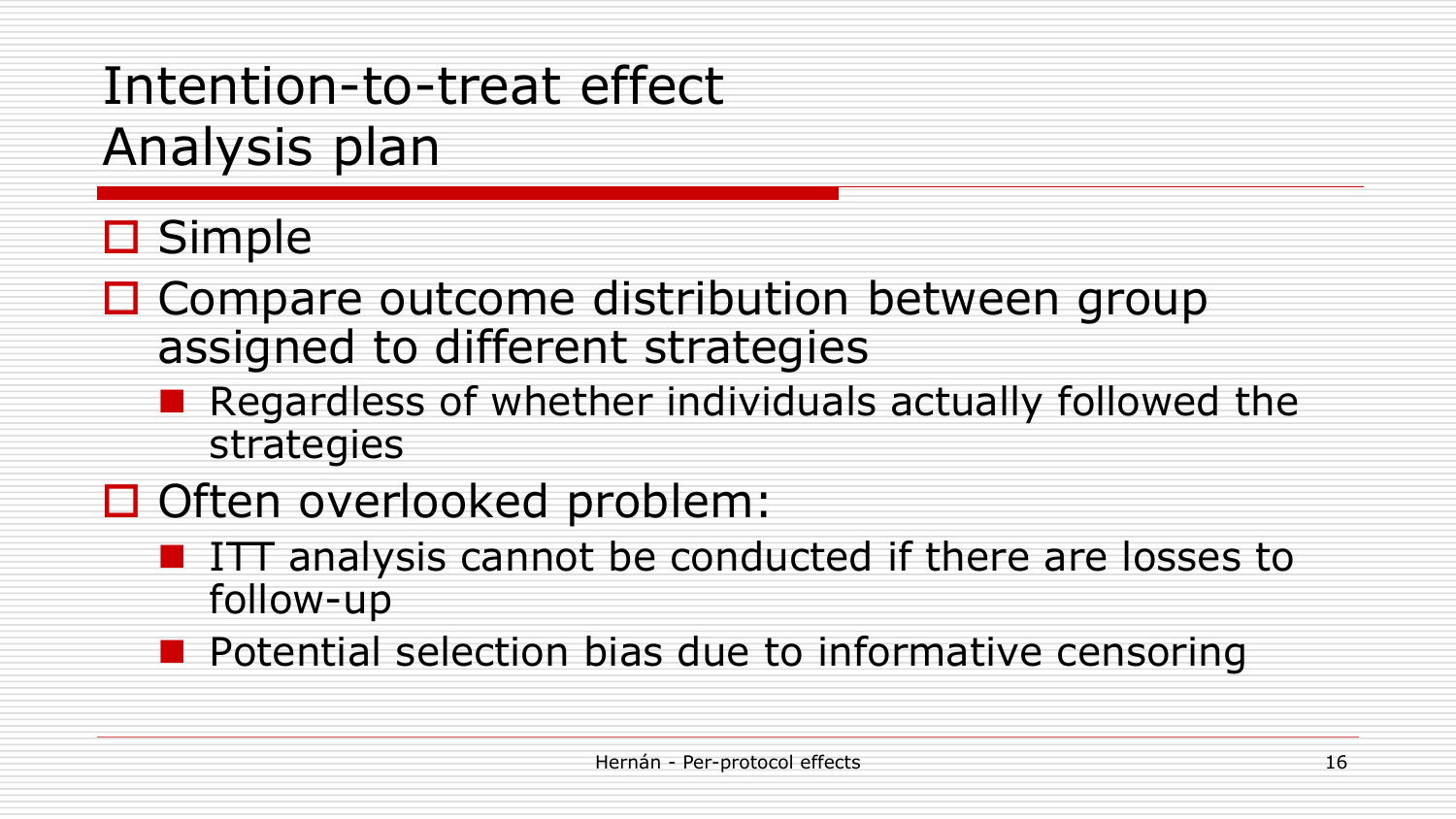# Intention-to-treat effect Analysis plan

- $\Box$  Estimating ITT effect requires adjustment for selection bias due to loss to follow-up
	- Adjustment for baseline and post-baseline covariates

**n** Little et al, NEJM 2012

- $\Box$  In fact, intention-to-treat effect is more precisely defined as
	- $\blacksquare$  the effect of being assigned to a strategy, regardless of strategy received, *while staying under follow-up throughout the study*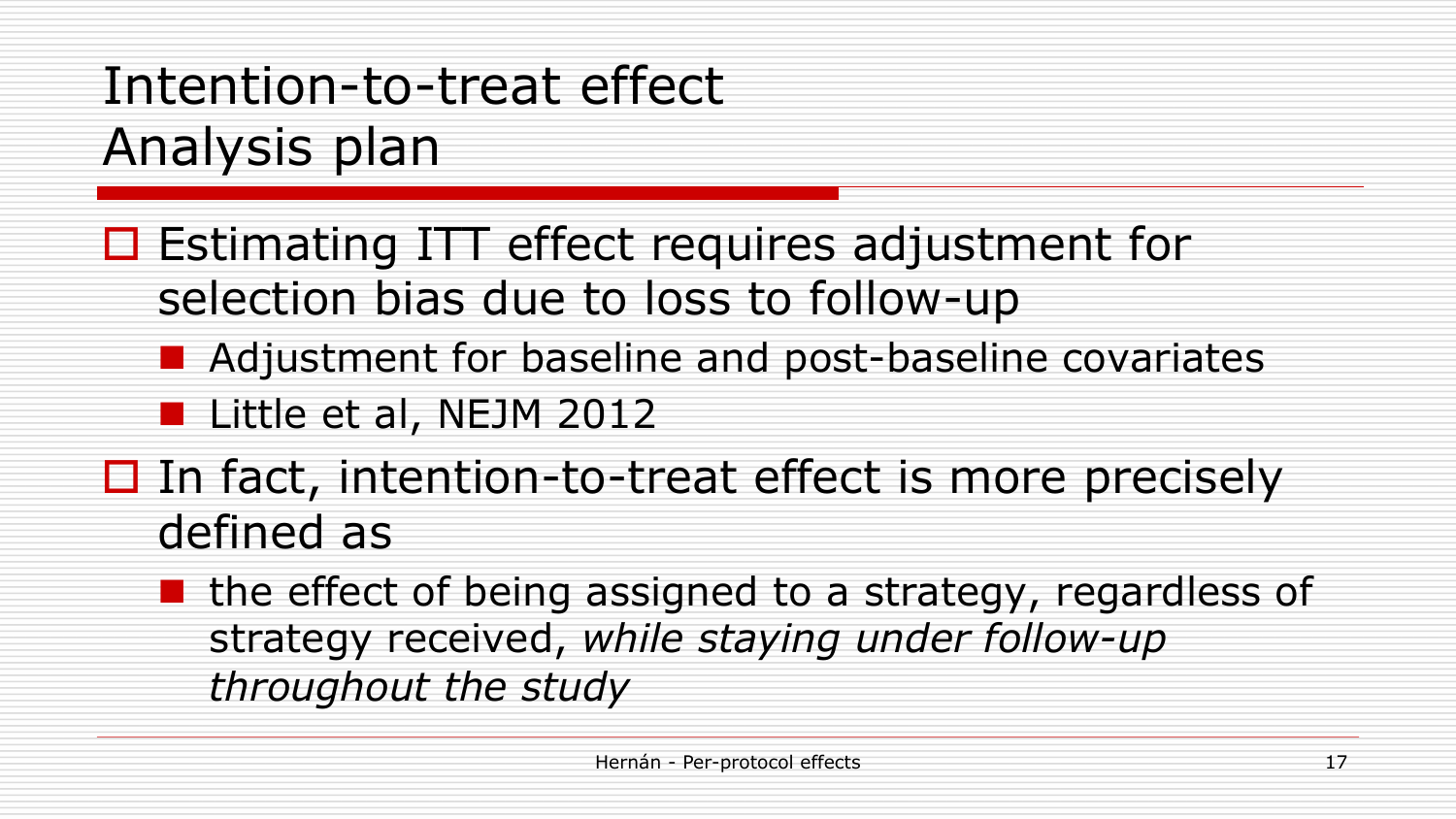Per-protocol effect Analysis plan

- $\Box$  Not so simple
- $\Box$  Treatment decisions after baseline are not randomized
	- Potential post-randomization confounding and selection bias
- $\Box$  Example
	- In a statins trial, statin use after baseline may depend on post-baseline cholesterol levels; dropout may depend on side effects and prognosis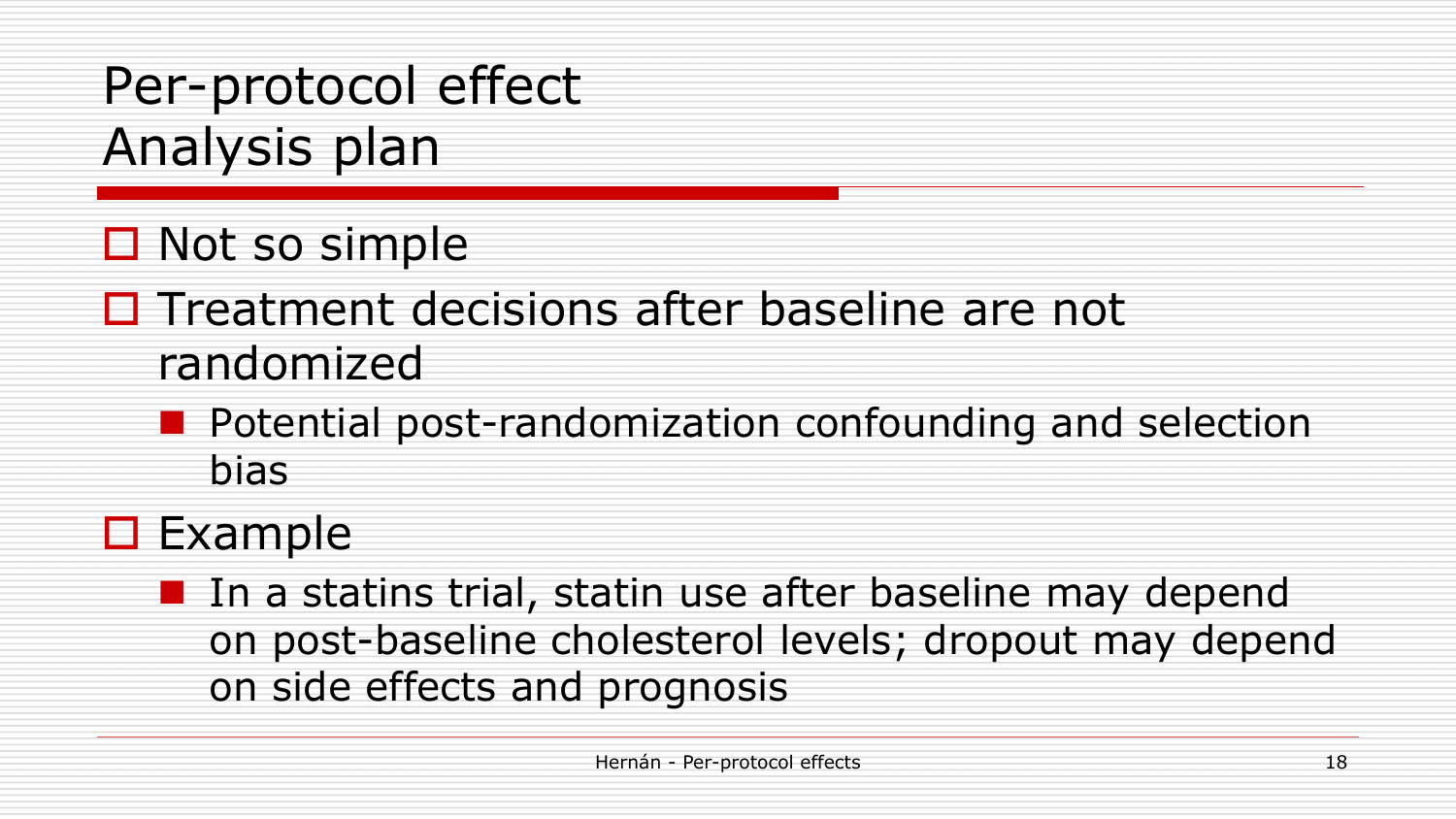# Per-protocol effect Analysis plan

- $\Box$  Estimating the per-protocol effect requires adjustment for confounding
	- Adjustment for baseline and post-baseline covariates
- $\Box$  In addition to adjustment for selection bias  $\blacksquare$  same as for ITT effects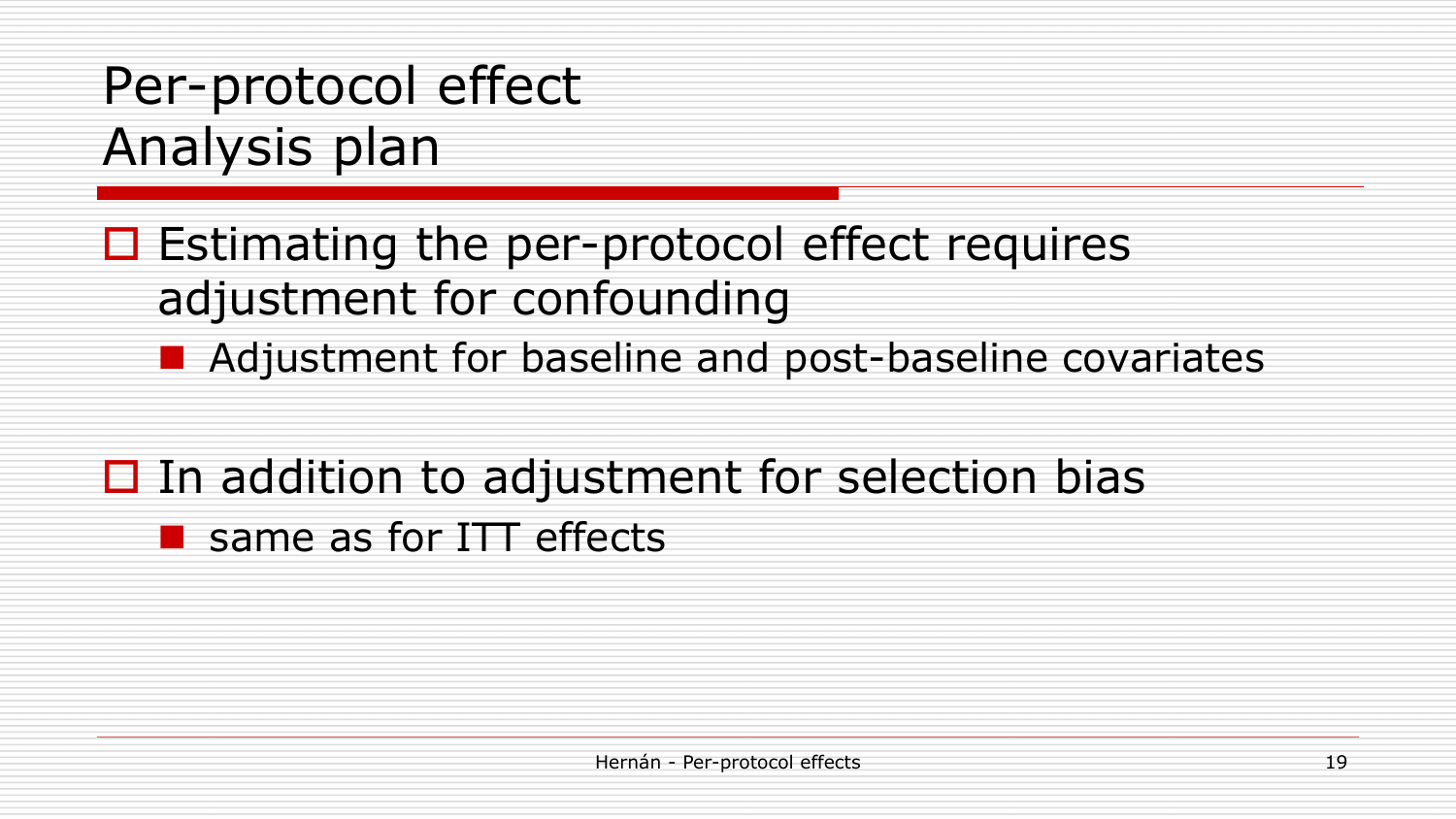*Effects* (estimands) vs. *analyses* (estimators) The elephant in the room

## o Typical ITT and per-protocol **analyses**

- $\blacksquare$  adjust for neither pre- nor post-randomization variables
- Potentially biased estimates of ITT and per protocol **effects**
- $\Box$  This is a problem for all randomized trials
	- because treatment choices and participation decisions after baseline are not randomly assigned
- $\Box$  But especially for pragmatic trials

■ with lots of room for non-adherence and loss to follow-up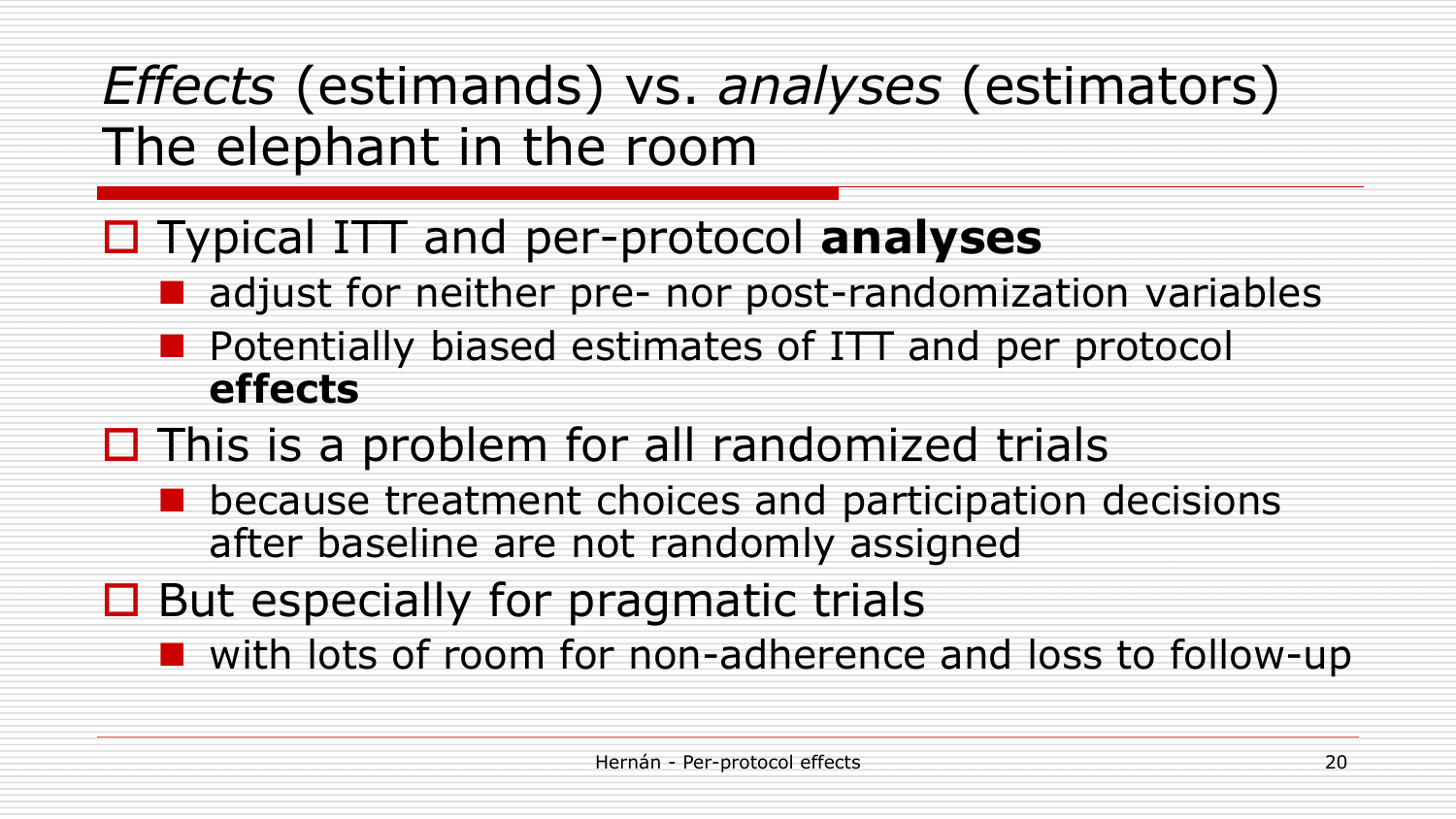What type of strategies are compared in causal estimands of randomized trials?

## $\Box$  Intention-to-treat effect

 $\blacksquare$  A contrast of point interventions (assignment)

## $\square$  Per-protocol effect

 $\blacksquare$  In general, a contrast of sustained treatment strategies (adherence during the follow-up)

### **n** Further...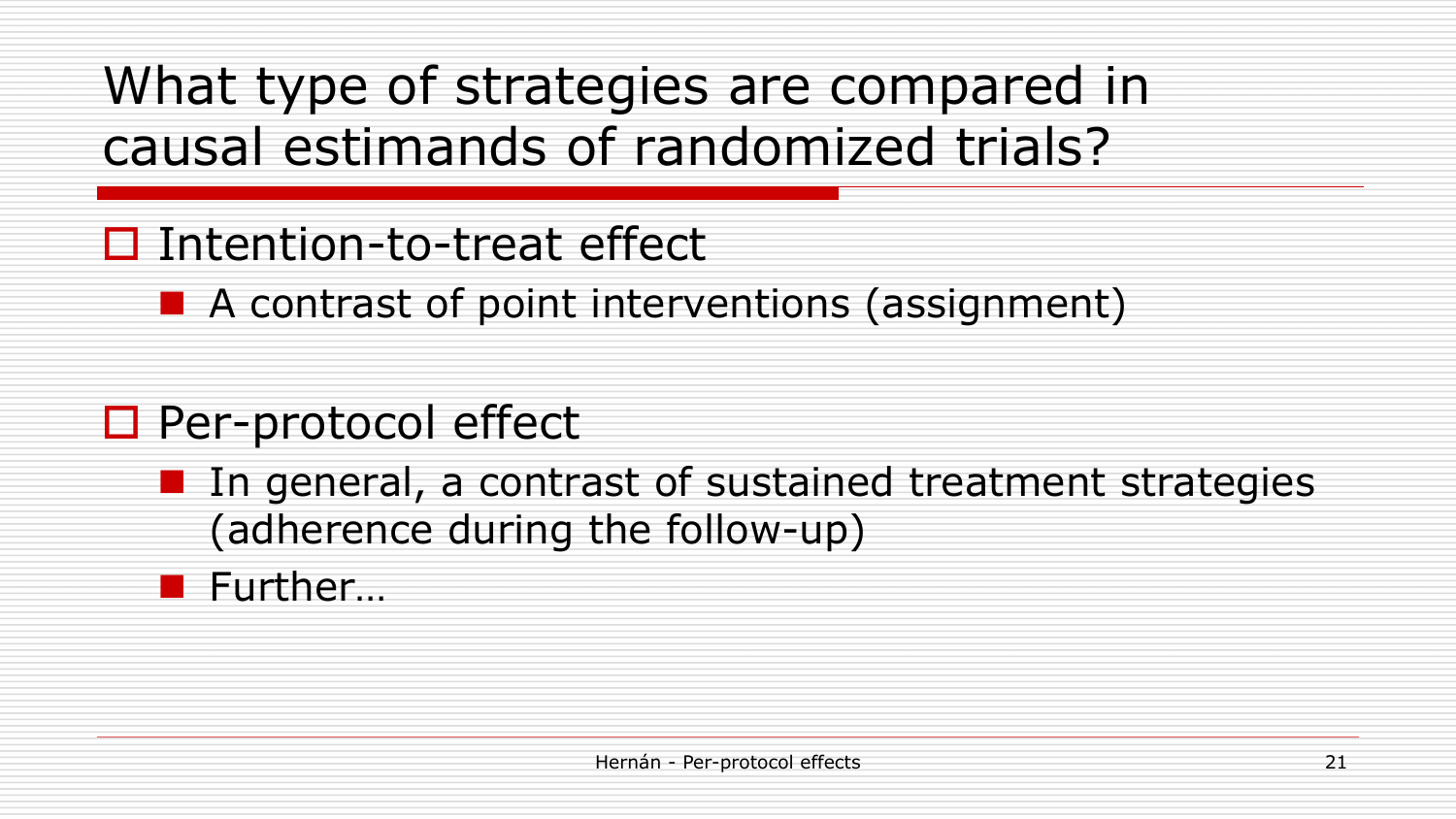Per-protocol effect is generally a contrast of dynamic treatment strategies

 $\Box$  Not a comparison of continuous treatment A vs. continuous treatment B

 $\Box$  But a comparison of strategies of the sort

**n** "start taking A, continue taking A until toxicity arises, then switch to B"

 $\Box$  Deep implications for definition of per-protocol effect and definition of adherence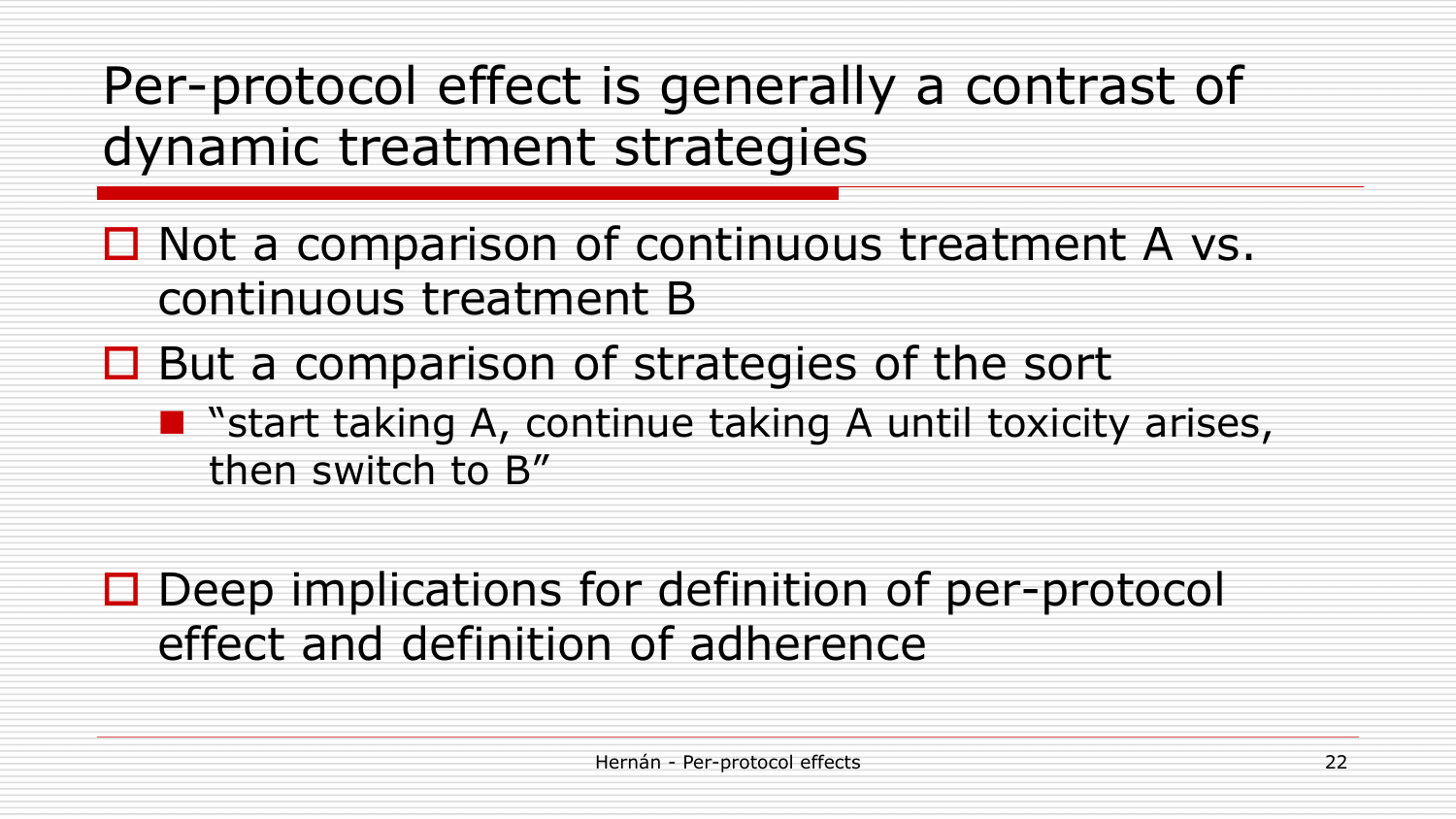Choice of statistical adjustment method depends on type of strategies

- $\Box$  Comparison of strategies involving point interventions only
	- $\blacksquare$  All adjustment methods work
	- $\blacksquare$  if all confounders are measured or the instrumental variable conditions hold
- $\Box$  Comparison of sustained strategies
	- Because of treatment-confounder feedback, generally only g-methods work
	- **n** Developed by Robins and collaborators since 1986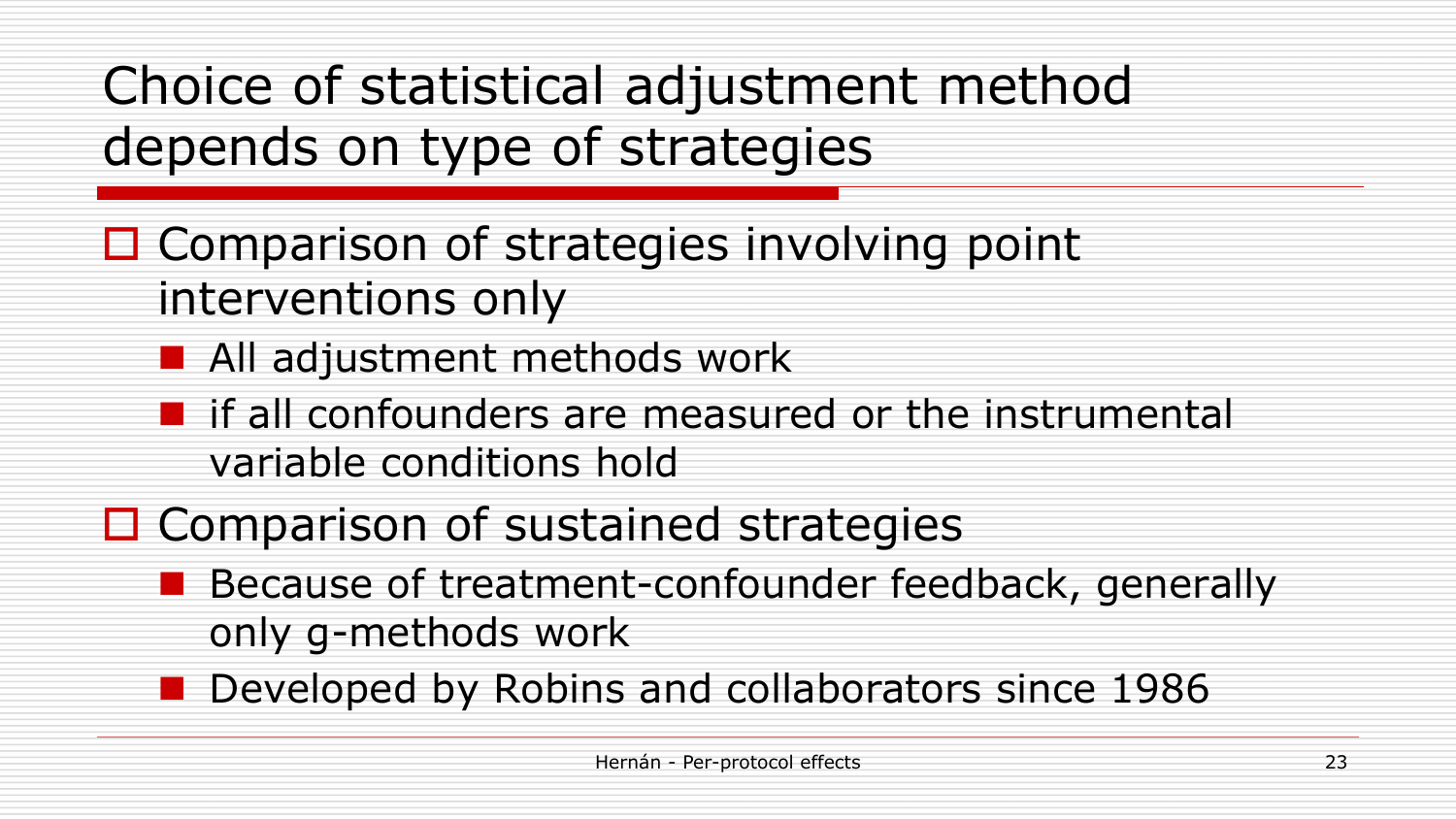# G-methods

- $\Box$  Parametric g-formula
	- $\blacksquare$  Robins 1986
- $\Box$  G-estimation of nested structural models
	- **n** Robins 1989, 1991
- $\Box$  Inverse probability weighting of marginal structural models
	- Robins 1998
- $\Box$  Doubly-robust versions
	- n Robins, Vanderlaan, Rotnitzky…
	- e.g., collaborative targeted maximum likelihood estimation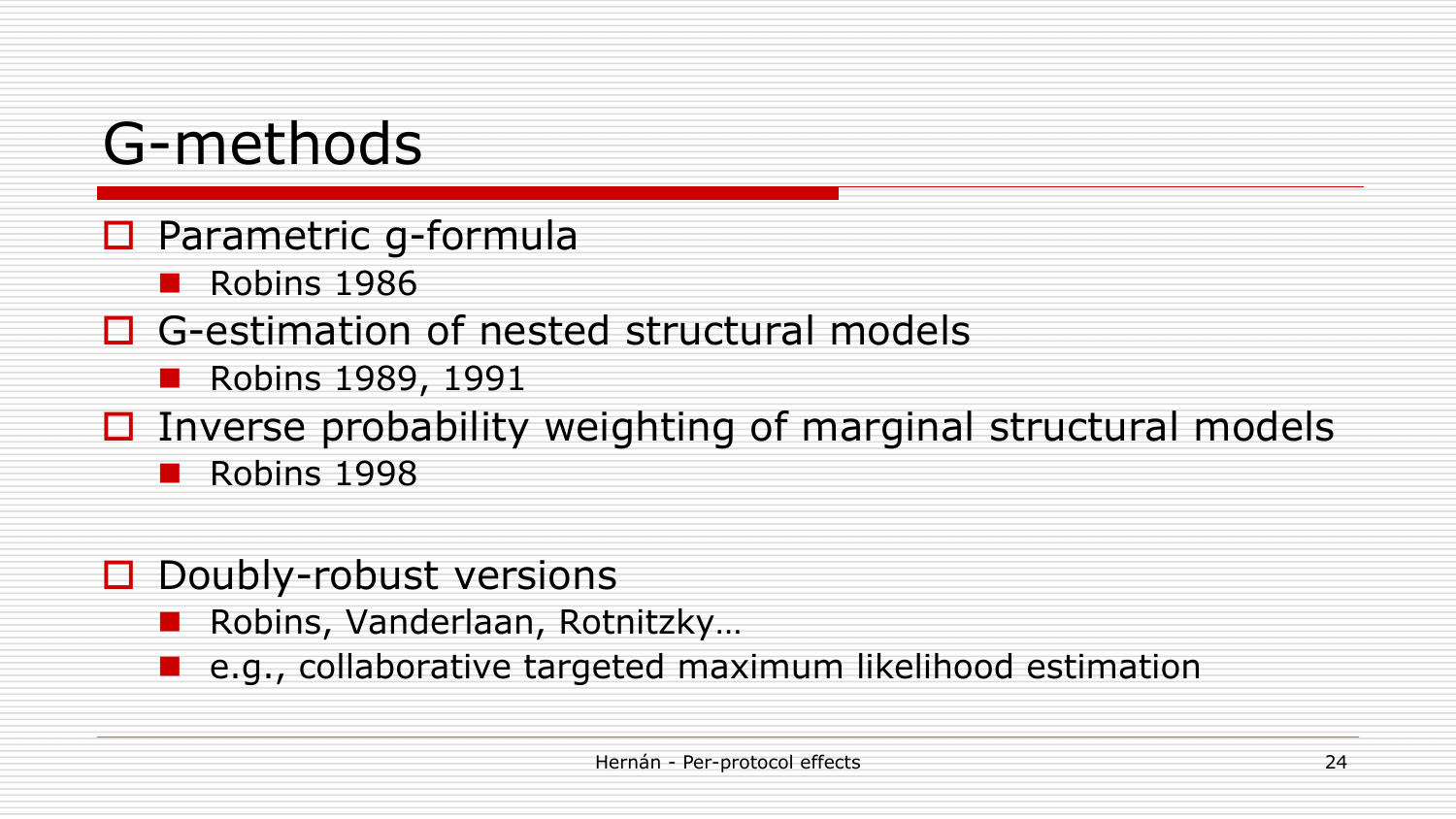# So can we ever be sure that per-protocol effect estimates are unbiased?

## $\Box$  No

- Even using g-methods, there may be residual postrandomization confounding
- $\Box$  Historically, trialists have been suspicious of perprotocol analyses
- $\Box$  A key reason for those suspicions was the Coronary Drug Project…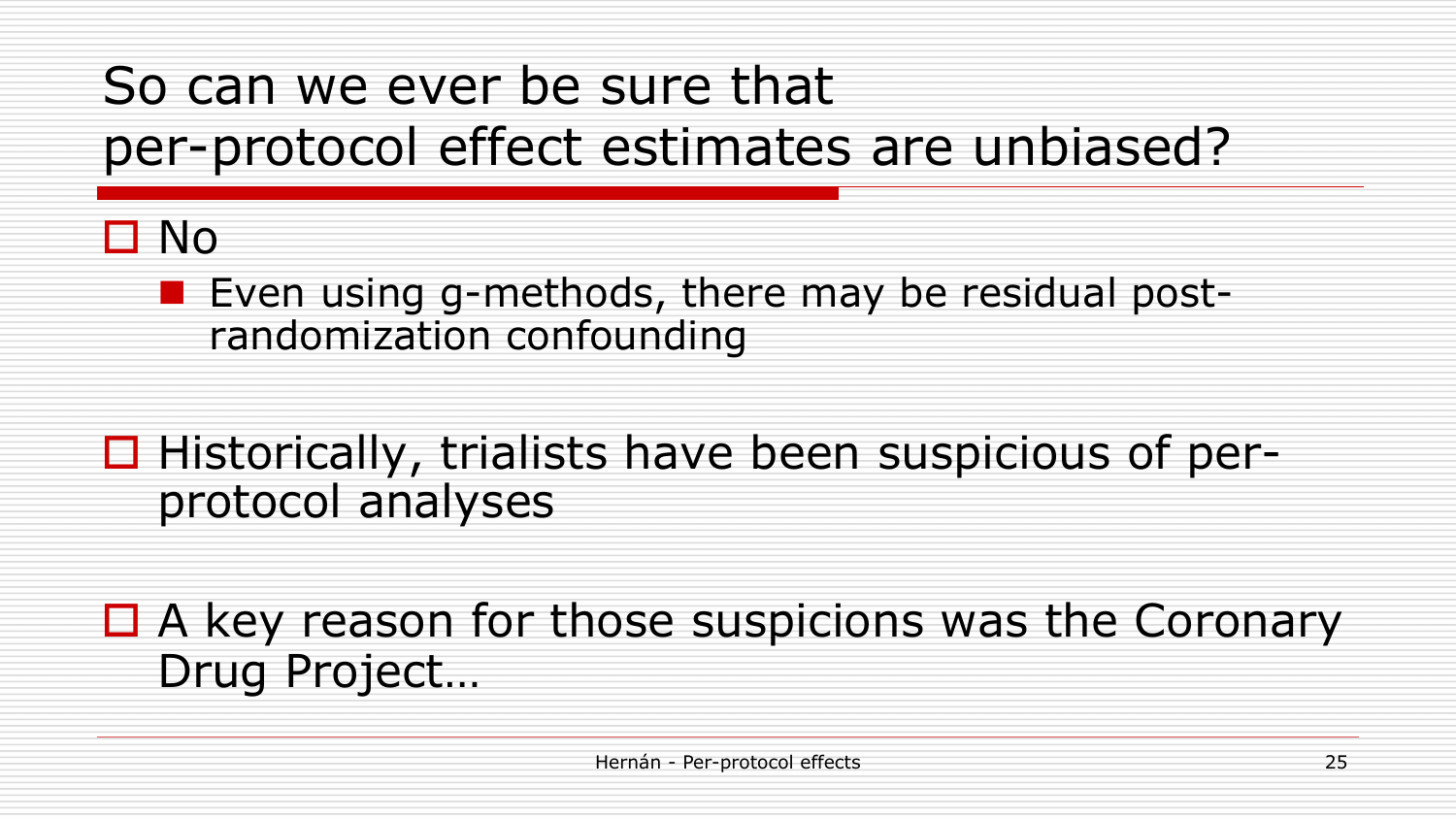The Coronary Drug Project (CDP): a randomized trial in men with MI

- $\Box$  Enrollment: 1966-1969; visits every 4 months  $\Box$  Double-blind, placebo-controlled
	- 5 active treatments; all but clofibrate discontinued
- $\square$  53 study centers, NIH funded
	- 1103 patients assigned to clofibrate; 2789 to placebo
	- $\blacksquare$  three pills daily at randomization and dosage was increased to nine daily pills by the fifth visit
- $\Box$  Null ITT effect of clofibrate on mortality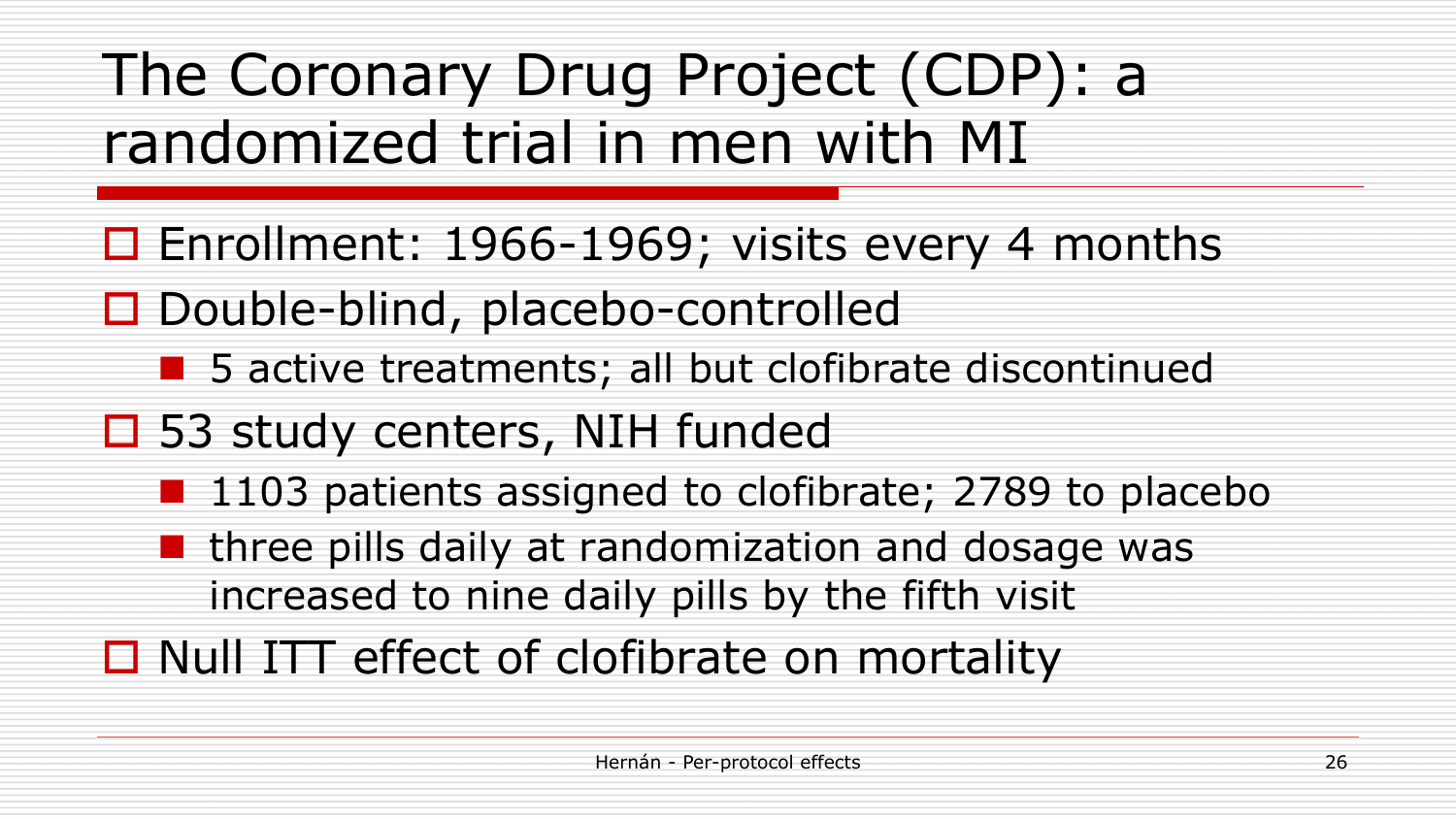THE NEW ENGLAND JOURNAL OF MEDICINE

Oct. 30, 1980

#### INFLUENCE OF ADHERENCE TO TREATMENT AND RESPONSE OF CHOLESTEROL ON MORTALITY IN THE CORONARY DRUG PROJECT

THE CORONARY DRUG PROJECT RESEARCH GROUP

 $\Box$  Among individuals assigned to placebo, the 5-year mortality risk was higher among those who did not adhere than among those who did adhere to the placebo pills

- $\Box$  This finding is taught in courses around the world
	- $\blacksquare$  often quoted as a reminder of the dangers of analyses that deviate from the intention-to-treat principle.
	- chilling effect on subsequent attempts to conduct perprotocol (observational) analyses in trials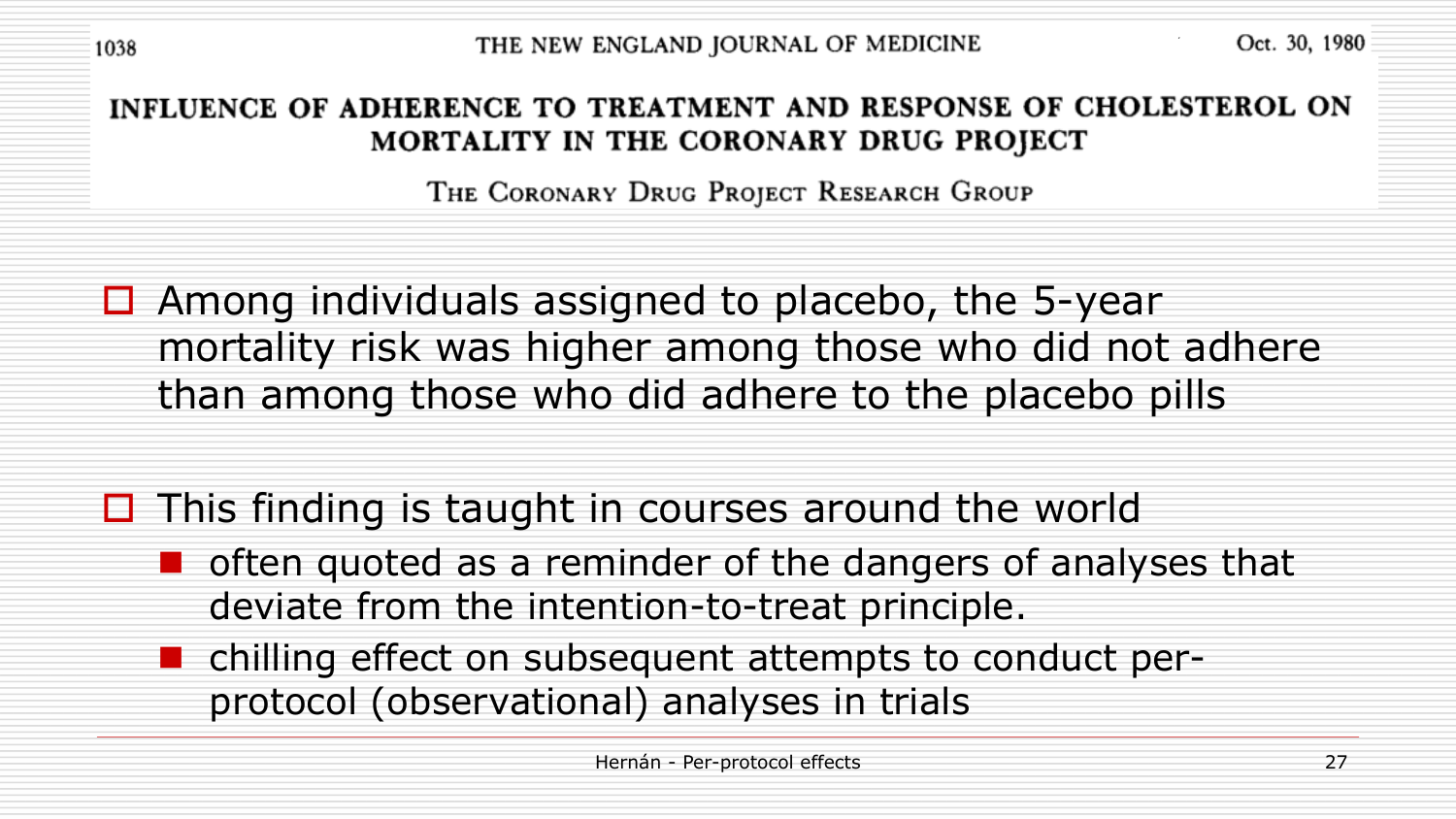# A 21st century update of the CDP analysis

| Article                                                                                                                                 | <b>CLINICAL</b><br><b>TRIALS</b>                                                                                                                                                               |
|-----------------------------------------------------------------------------------------------------------------------------------------|------------------------------------------------------------------------------------------------------------------------------------------------------------------------------------------------|
| Adherence adjustment in the<br><b>Coronary Drug Project: A call for</b><br>better per-protocol effect estimates in<br>randomized trials | <b>Clinical Trials</b><br>$1 - 7$<br>© The Author(s) 2016<br>Reprints and permissions:<br>sagepub.co.uk/journalsPermissions.nav<br>DOI: 10.1177/1740774516634335<br>ctj.sagepub.com<br>(S)SAGF |
| Eleanor J Murray <sup>1</sup> and Miguel A Hernán <sup>1,2</sup>                                                                        | (with thanks to Paul Canner)                                                                                                                                                                   |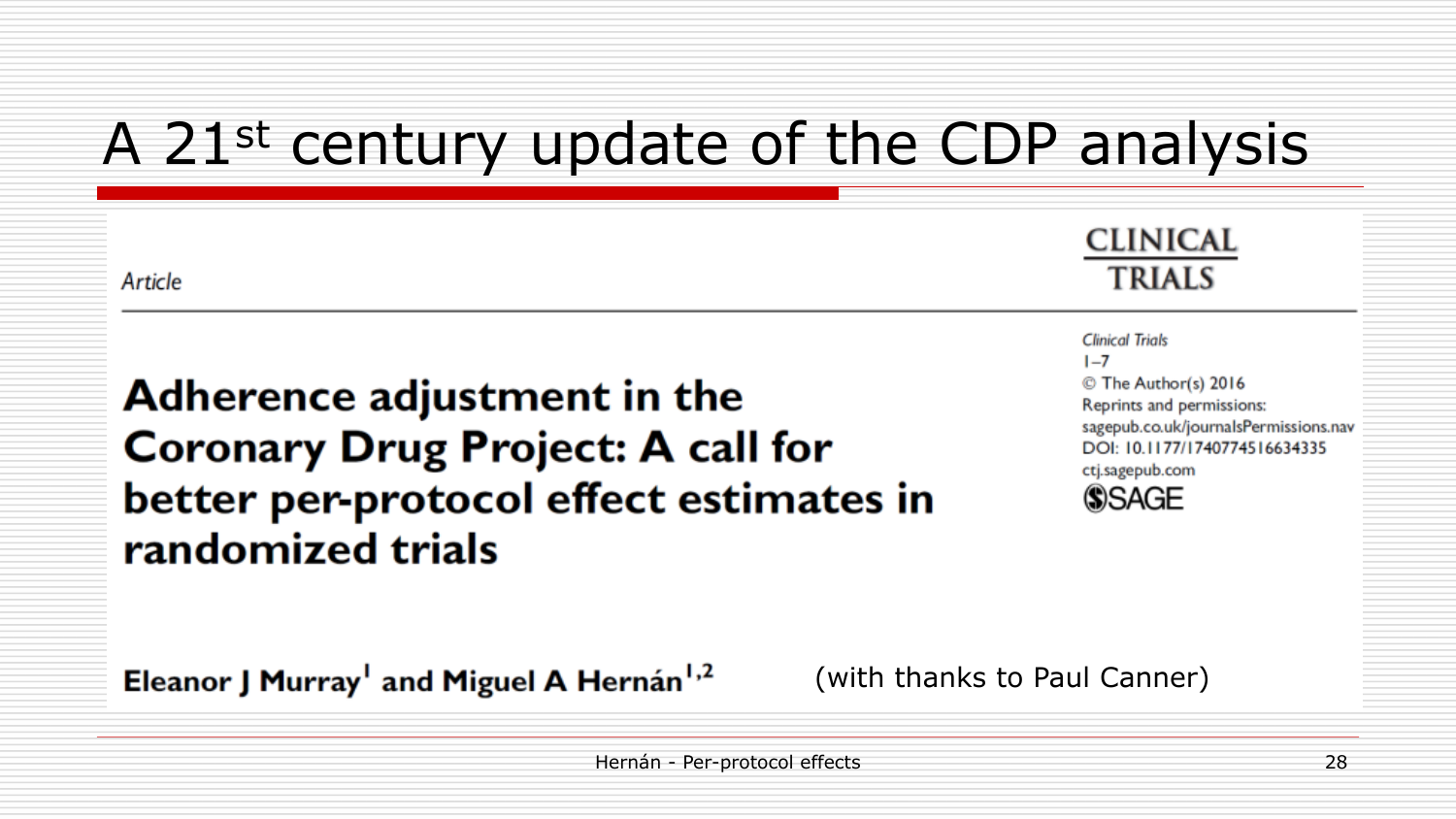# Difference in 5-year mortality between adherers and nonadherers to placebo

## $\Box$  Replication of 1980 analysis

- Unadjusted: 14.3% (95% CI 10.8 to 17.8)
- Adjusted: 10.9% (95% CI 7.5 to 14.4)
	- $\Box$  for baseline variables only

## $\Box$  2015 update

- Unadjusted: 11.0% (95% CI 6.5. to 15.6)
- Adjusted: 2.5% (95% CI-2.1 to 7.0)

 $\Box$  for baseline and post-baseline variables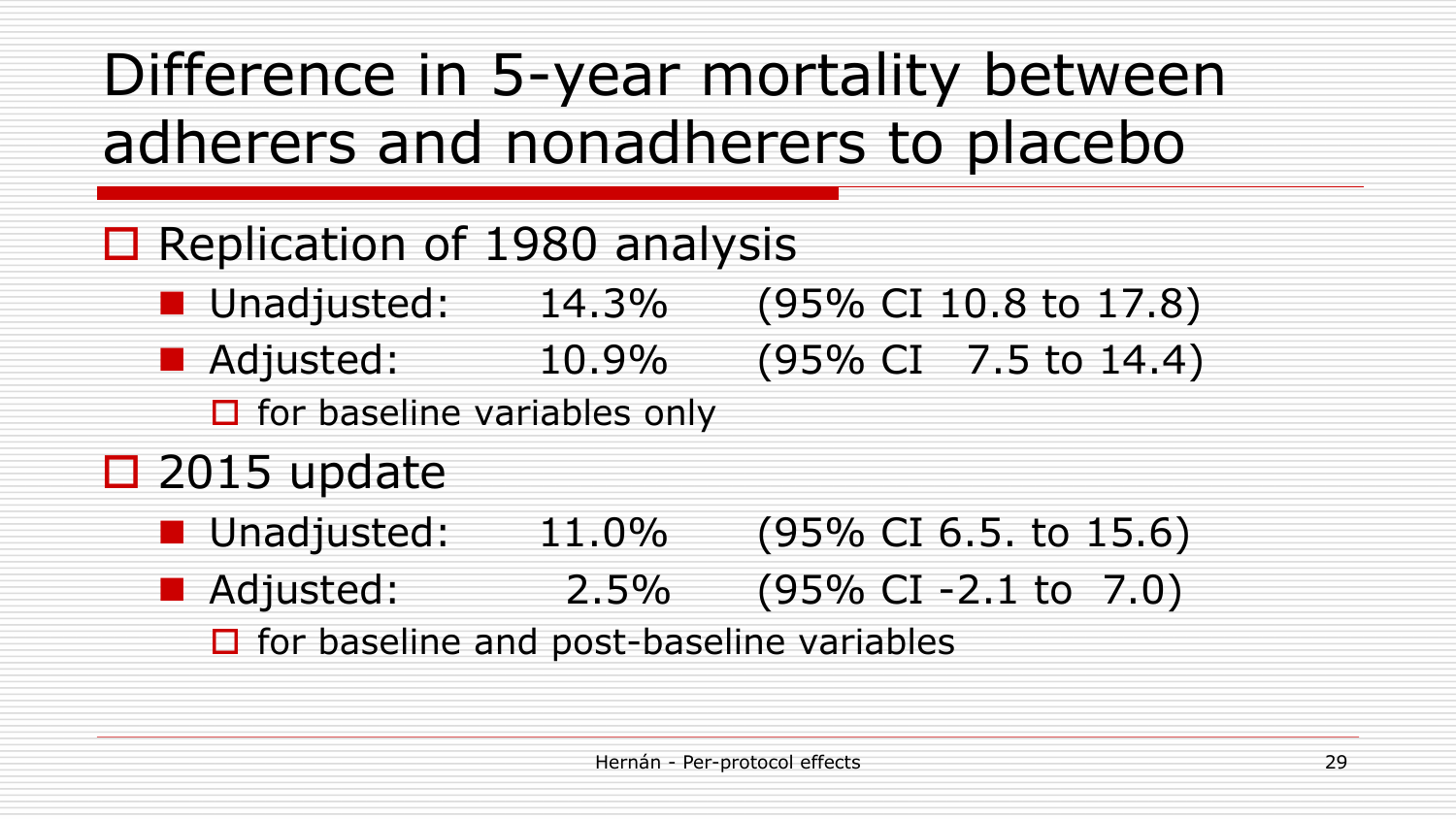

\* Initial report of main findings from the Coronary Drug Project (1975)

For the first participation of the contract of the contract of the contract of the contract of the contract of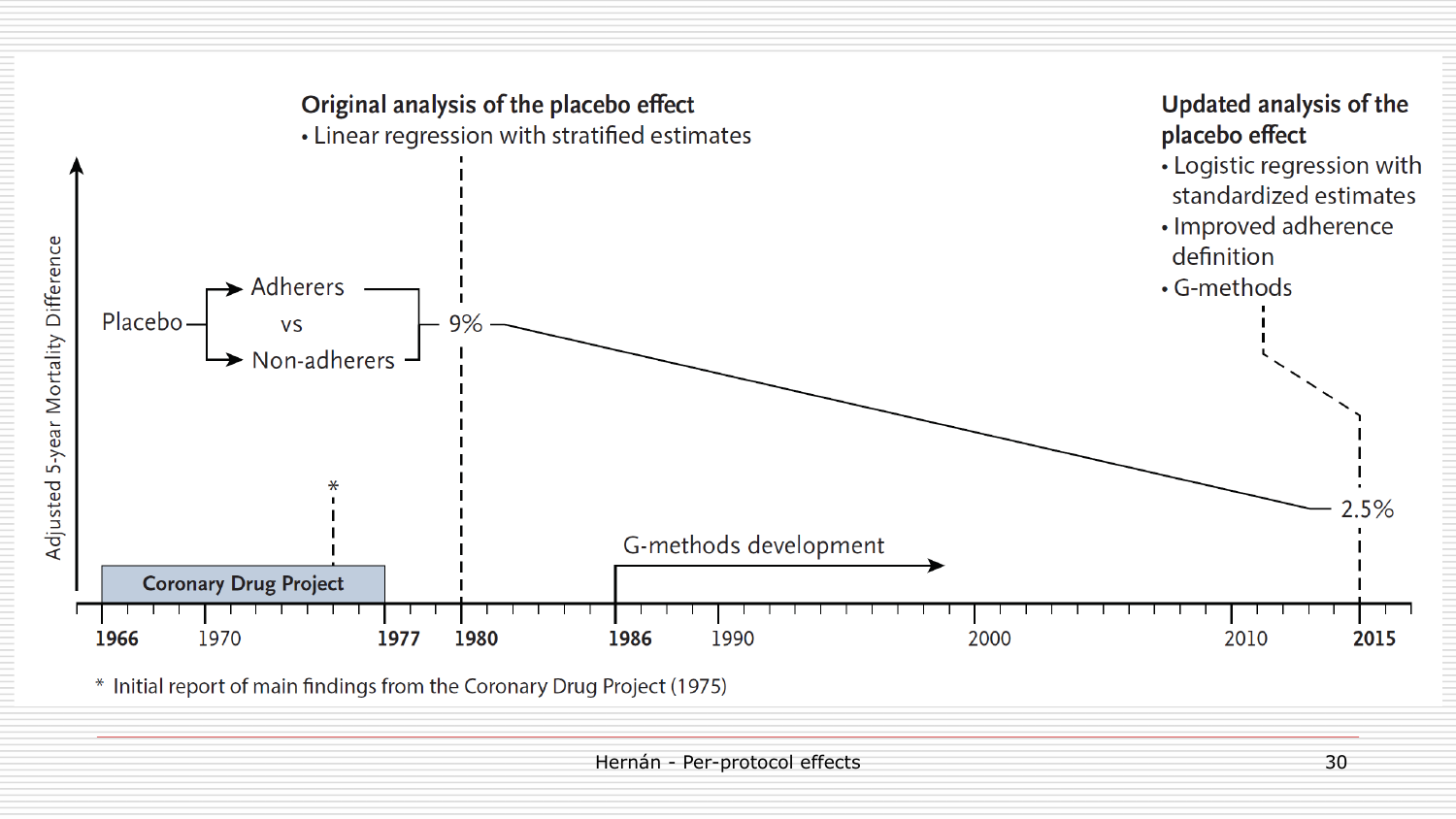# So there is some hope for estimation of per-protocol effect

 $\blacksquare$  when there is sufficient information on postrandomization prognostic factors n and sound causal inference methods are used

- $\Box$  Implications for the design of randomized trials
	- Protocols needs to specify the collection of data on prognostic factors after randomization
	- **n** Protocols need to explicitly specify the per-protocol effect
	- **n** Protocols need to pre-specify the per-protocol analysis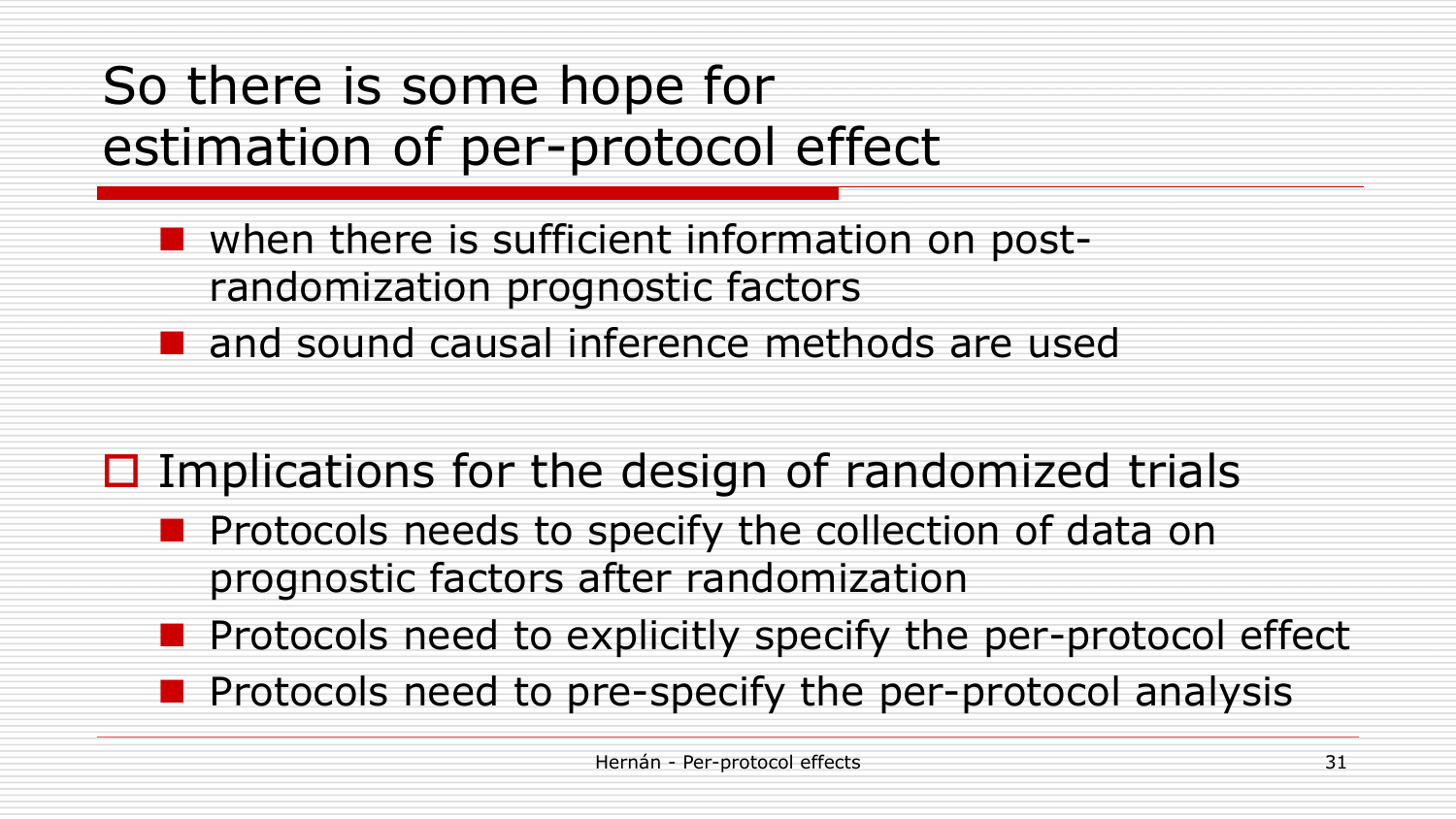# **Case study** Antiretroviral therapy in HIV-positive patients

Question:

 $\Box$  What is the effect of early initiation of antiretroviral therapy on clinical outcomes of HIV-positive individuals?

### Data

## **□ INSIGHT Strategic Timing of AntiRetroviral** Treatment (START) randomized trial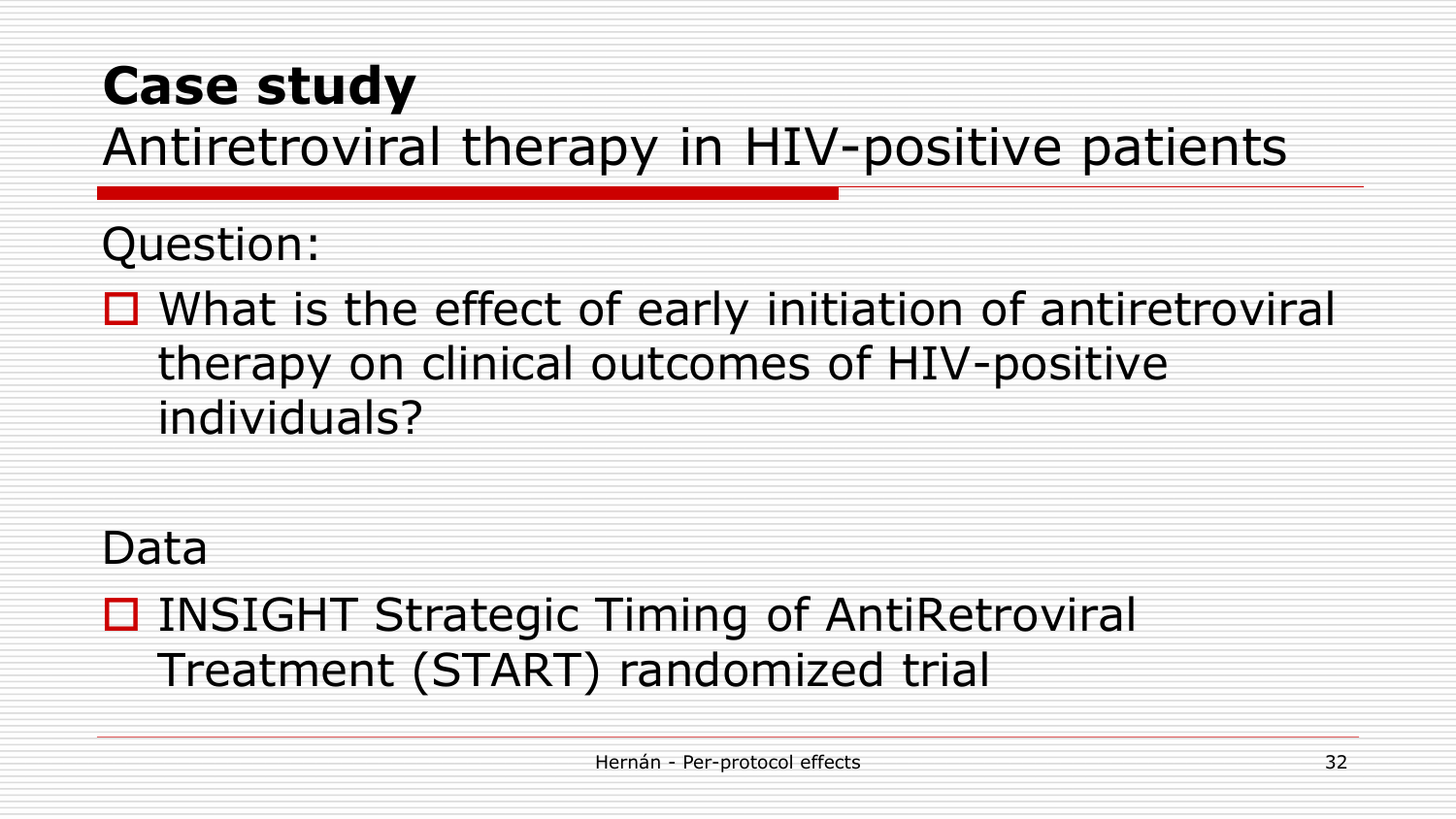# START trial: HIV-positive individuals with CD4 cell counts> 500 cells/ml

## $\Box$  4685 participants randomized to

- **n** start antiretroviral therapy, ART, immediately after randomization (immediate initiation group) or
- wait until the CD4 cell count dropped below 350 cells/ml or an AIDS diagnosis (deferred initiation group)

 $\Box$  Composite clinical outcome

 $\Box$  ITT effect estimates for immediate vs. deferred

■ Hazard ratio: 0.43 (0.30, 0.62)

**n** 5-year risk difference estimate:  $-3.1\%$   $(-5.2, -0.8)$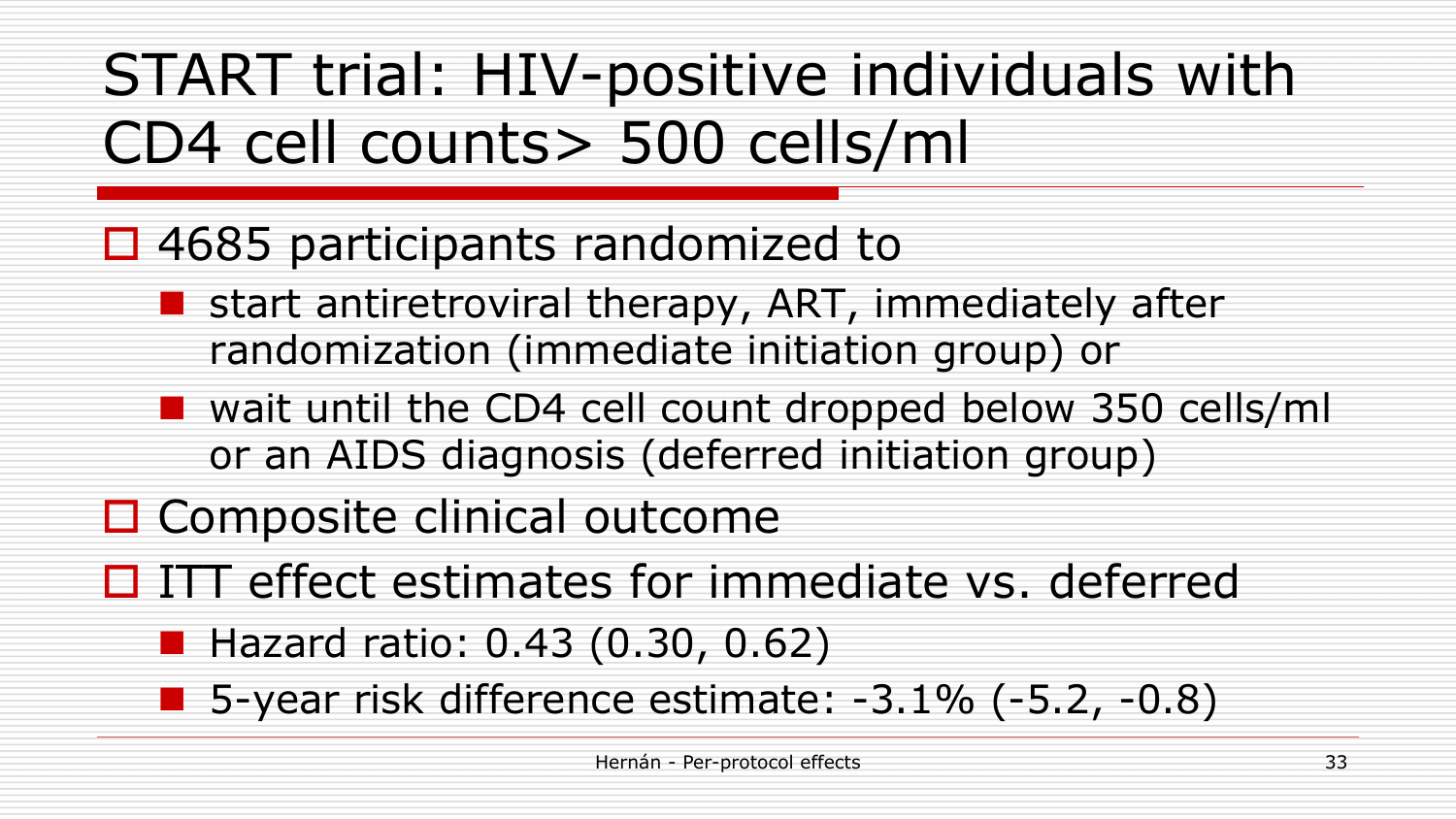## The per-protocol effect of immediate versus deferred antiretroviral therapy initiation

Sara Lodi<sup>a</sup>, Shweta Sharma<sup>b</sup>, Jens D. Lundgren<sup>c</sup>, Andrew N. Phillips<sup>d</sup>, Stephen R. Cole<sup>e</sup>, Roger Logan<sup>a</sup>, Brian K. Agan<sup>f,g</sup>, Abdel Babiker<sup>h</sup>, Hartwig Klinker<sup>i</sup>, Haitao Chu<sup>b</sup>, Matthew Law<sup>j</sup>, James D. Neaton<sup>b</sup>, Miguel A. Hernán<sup>a,k,l</sup>, on behalf of the INSIGHT Strategic Timing of **AntiRetroviral Treatment (START) study group**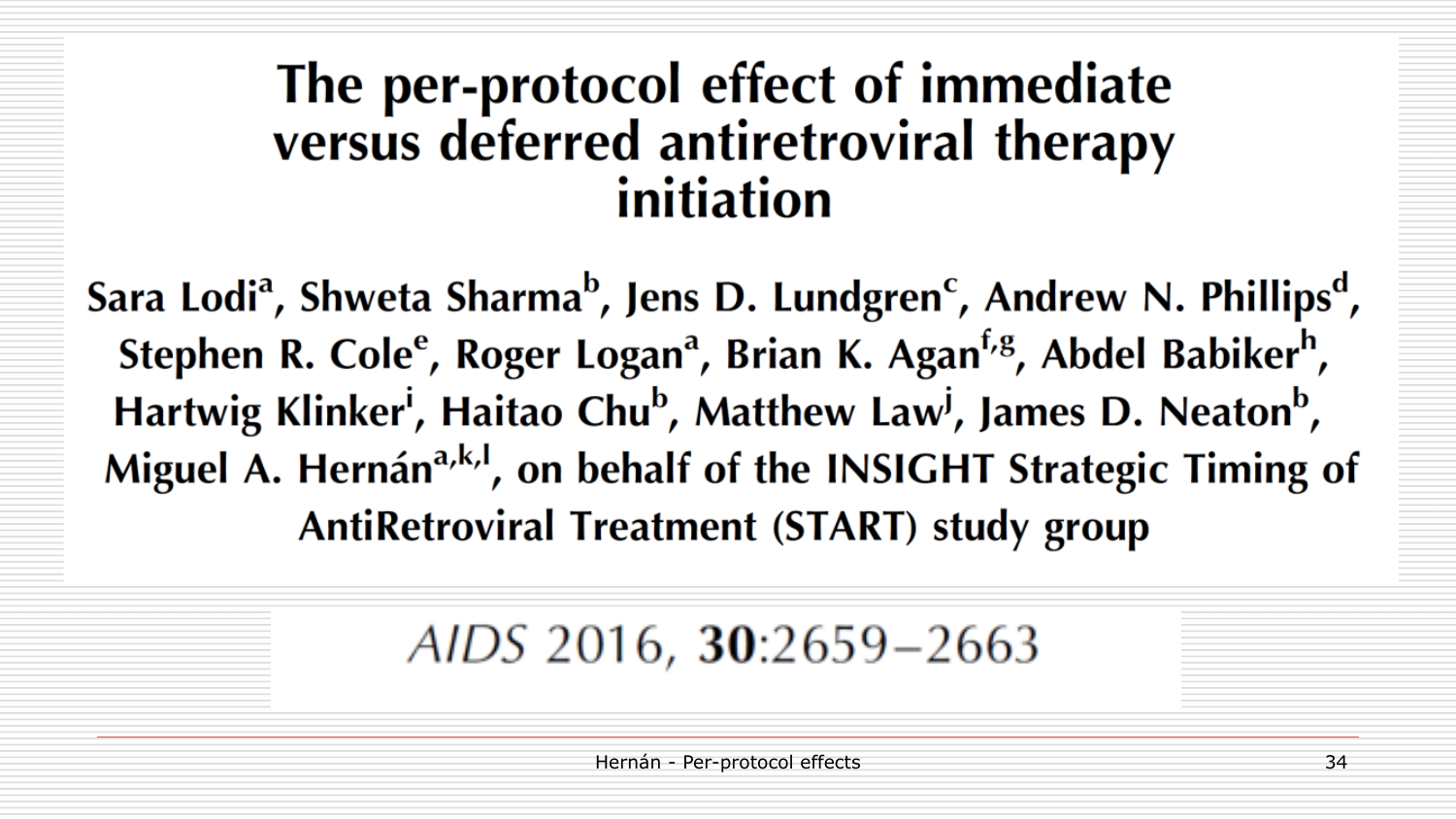# Per-protocol effect of immediate vs deferred ART initiation

- $\Box$  Adjustment for pre- and post-baseline covariates via the parametric g-formula
	- **n** Because of treatment-confounder feedback
- $\Box$  Per-protocol effect estimates for immediate vs. deferred
	- **Hazard ratio: 0.34 (0.21, 0.52)**
	- **n** 5-year risk difference estimate:  $-3.8\%$  ( $-6.7$ ,  $-1.5$ )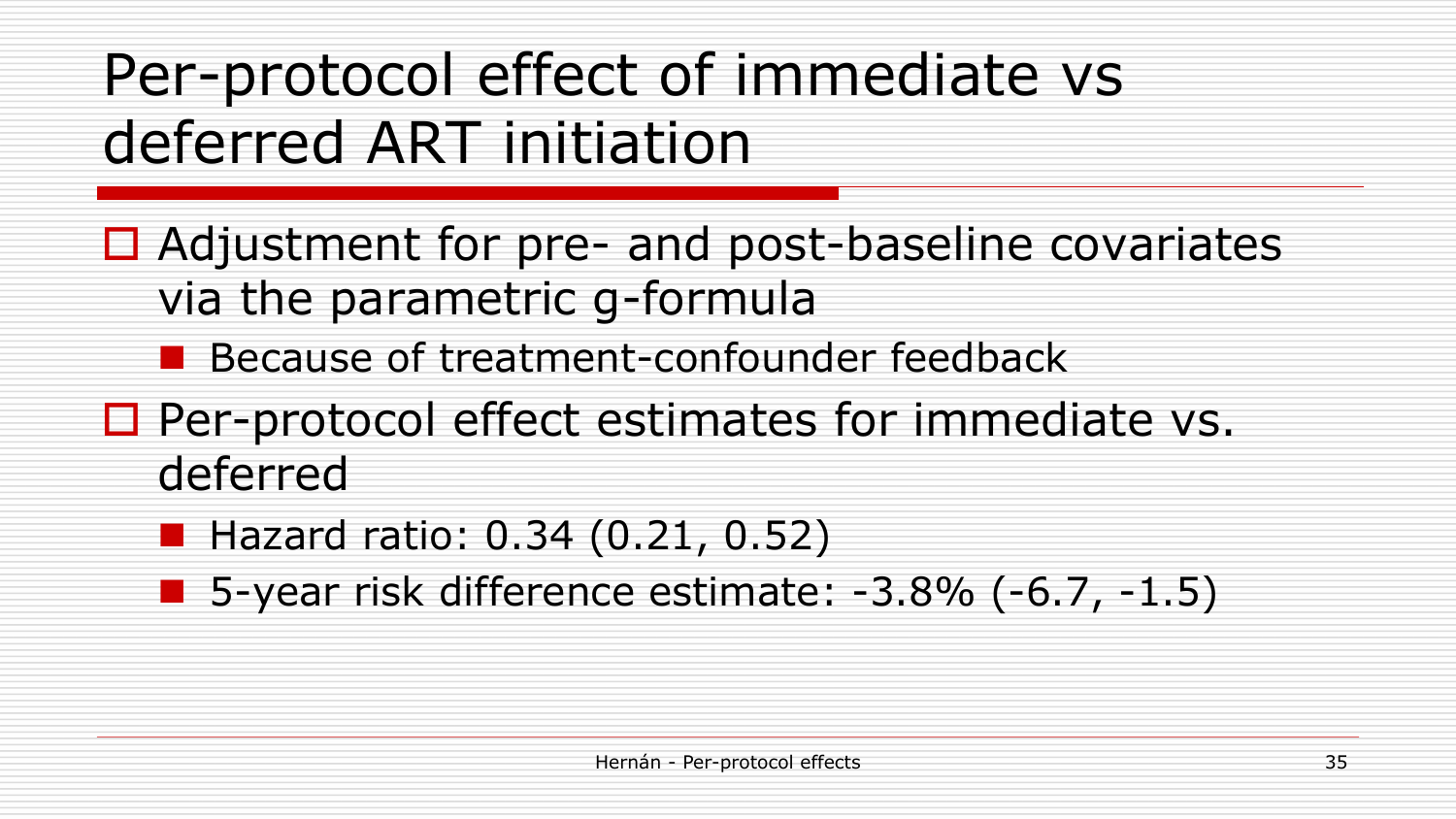Per-protocol effect estimates about 20% greater than ITT effect estimates

 $\Box$  Not earth-shattering

 $\Box$  But per-protocol estimates are a welcome supplement to ITT estimates

For patients, doctors, modelers...

 $\Box$  Interestingly, a naïve per-protocol analysis resulted in approx. same estimates as ITT effect **Hazard ratio: 0.41 (0.28, 0.61)**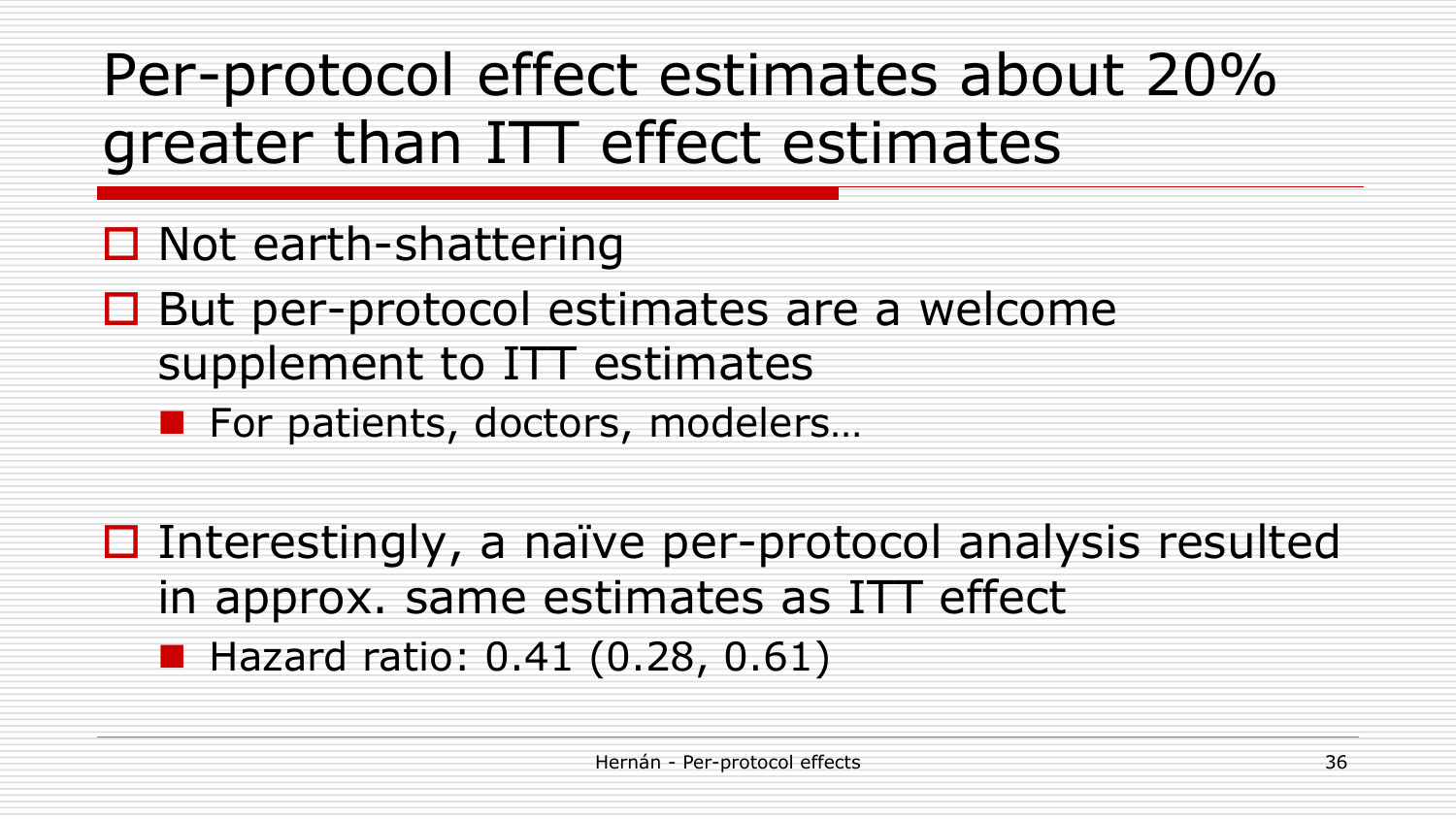# Wouldn't some causal guidelines for randomized trials be helpful?

 $\Box$  Oh, wait

## **□ Guidelines for estimating causal effects in pragmatic randomized trials**

Murray et al. (2019)

### Available for public comment at

[www.hsph.harvard.edu/causal/pragmatictrials/](https://www.hsph.harvard.edu/causal/pragmatictrials/)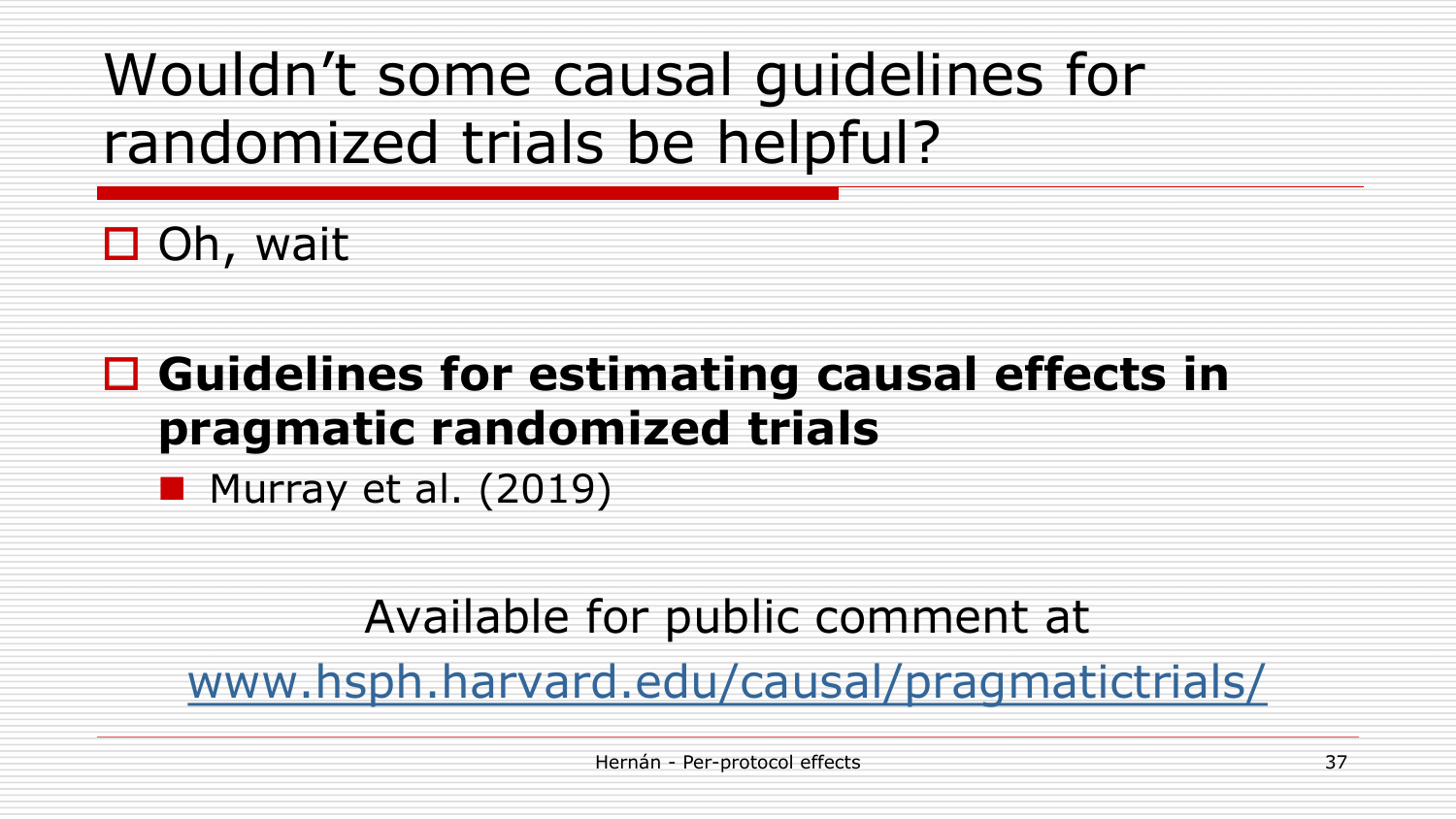# Causal Guidelines for Pragmatic Trials Choice of effect measure

- 1. Report estimates of both the intention-to-treat effect and the per-protocol effect
	- $\blacksquare$  as well as conditions underlying the estimation
- 2. Report absolute risks and their differences
	- $\blacksquare$  as well as their ratios (for discrete outcomes)
- 3. Use the additive scale to report heterogeneity of treatment effects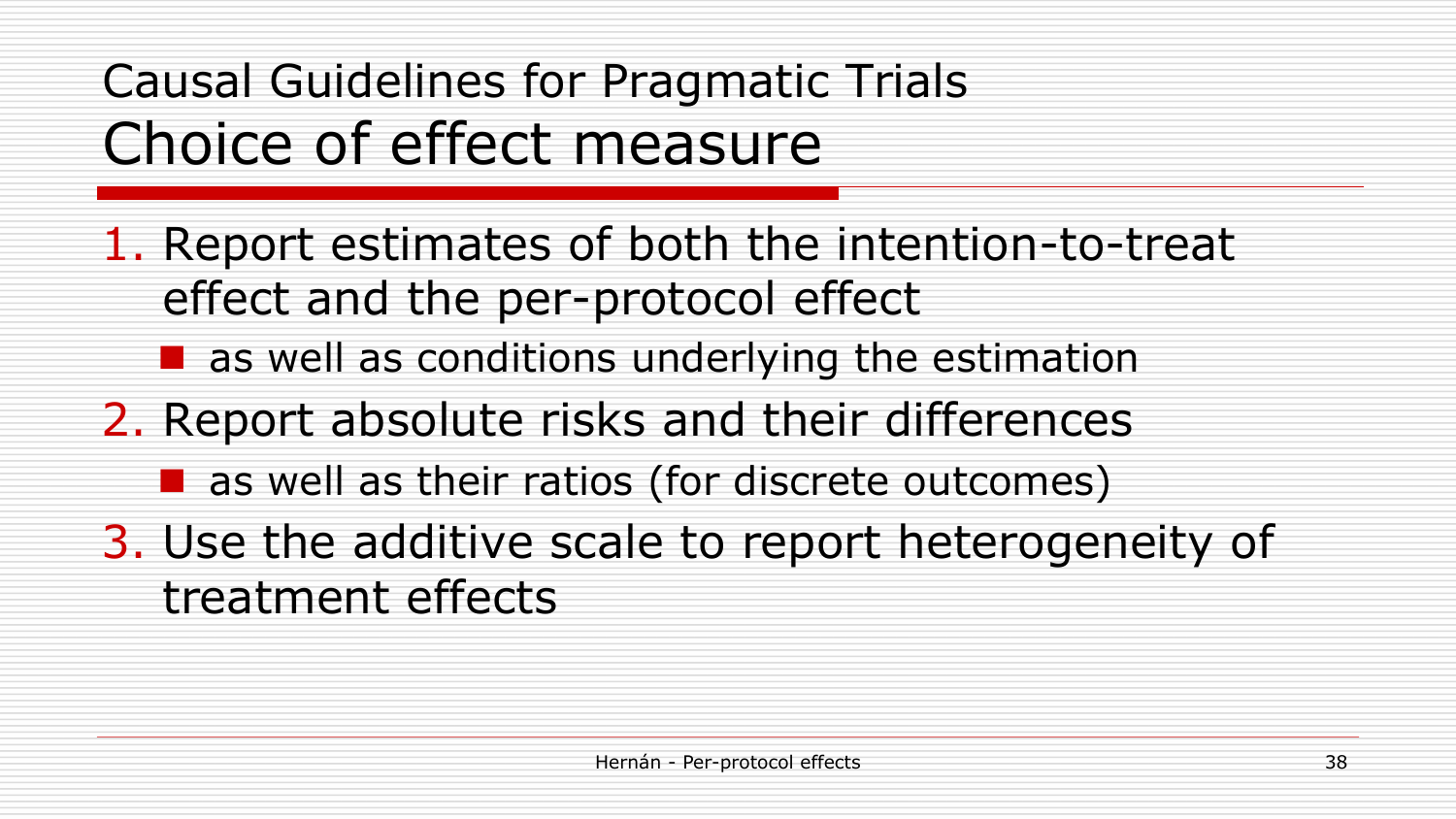# Causal Guidelines for Pragmatic Trials Adjustment in intention-to-treat analysis

- 4. Pre-specify prognostic factors and the maximum acceptable difference in the distribution of these factors between groups
	- I adjust via standardization, inverse probability weighting or, preferably, doubly-robust methods
- 5. In sensitivity analyses, adjust for large imbalances in any important prognostic factors, regardless of whether they have been pre-specified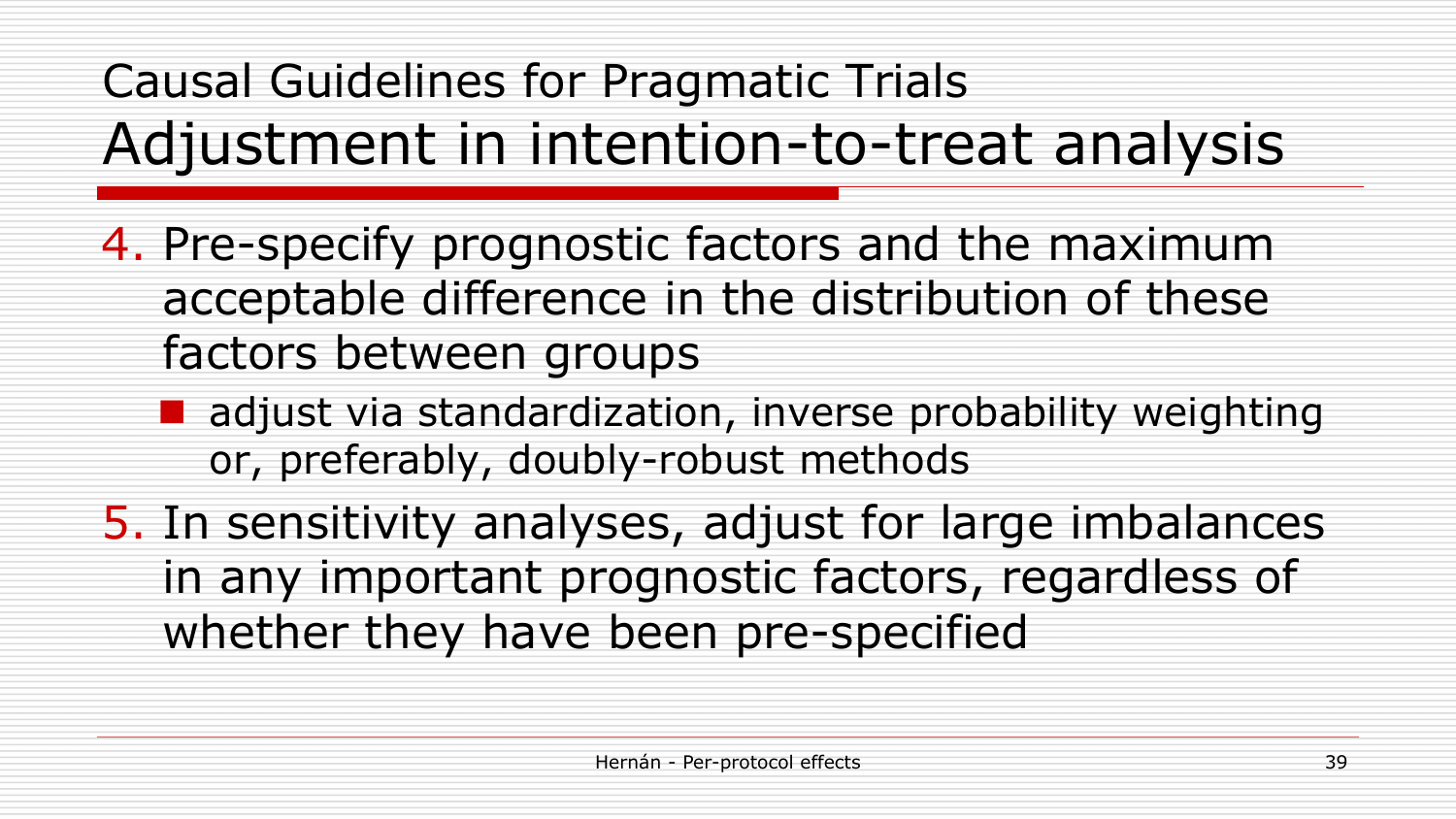Causal Guidelines for Pragmatic Trials Survival analysis with competing events

- 6. Report both the risk of the competing event by treatment group and the risk of the event interest among those who survived the competing event
- 7. Specify the intention-to-treat effect as the total effect of treatment assignment on the outcome of interest (the simplest analysis)
	- justify interest in any additional effects that are estimated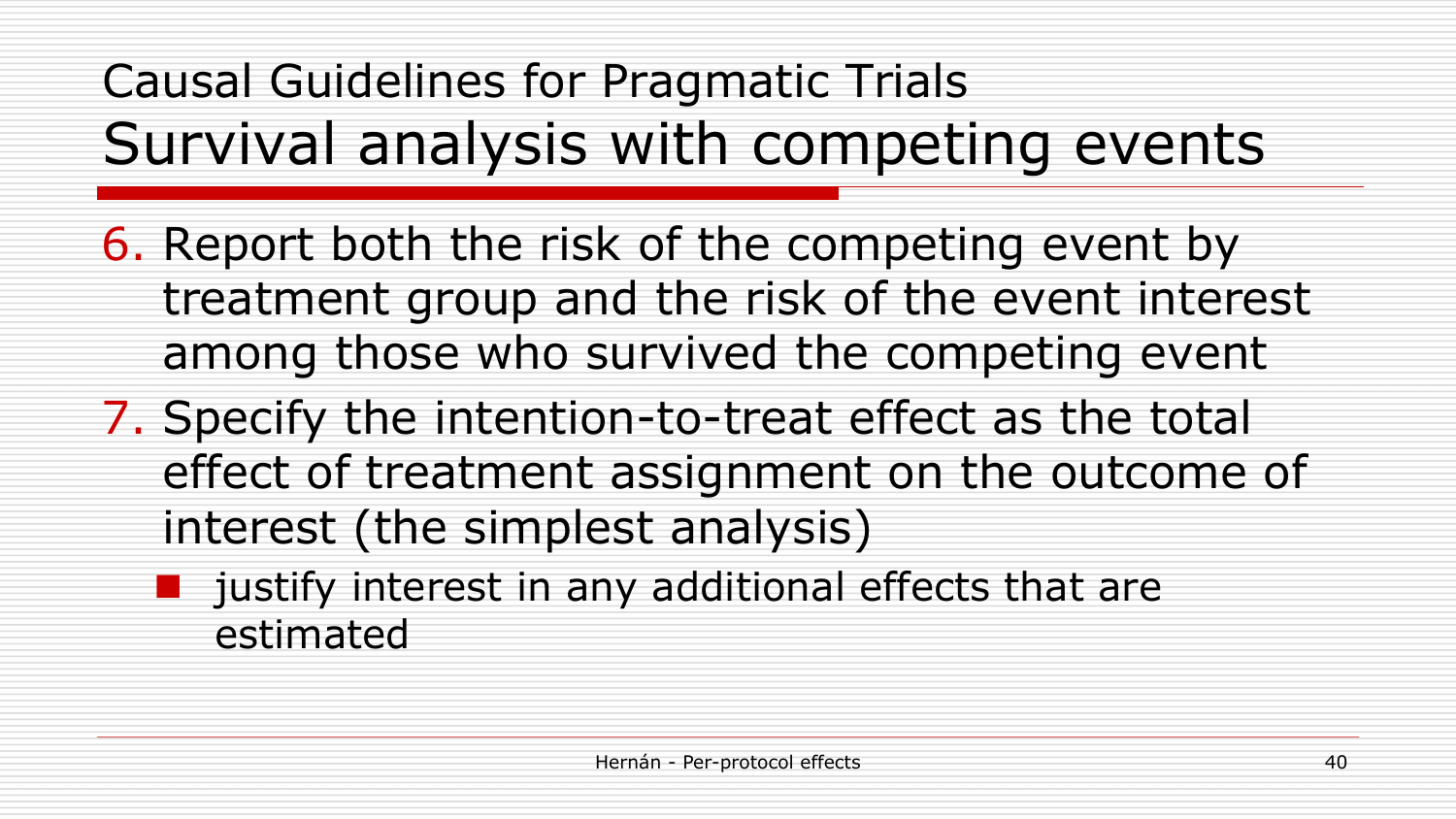# Causal Guidelines for Pragmatic Trials Loss to follow-up

8. Ensure that the trial protocol specifies the collection of post-randomization time-varying prognostic factors that predict loss to follow-up

 $\blacksquare$  and describes how to adjust for these factors to reduce selection bias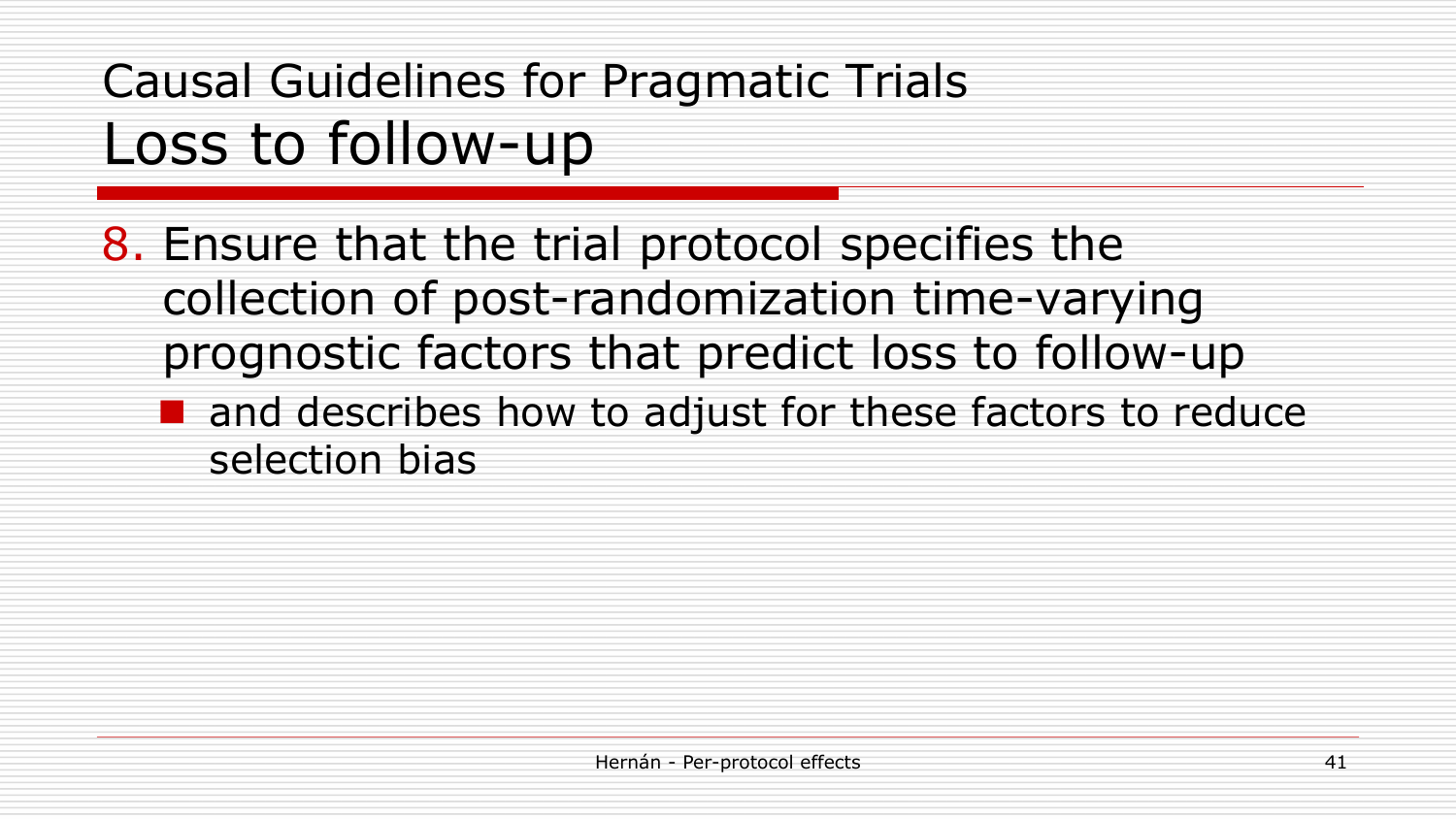# Causal Guidelines for Pragmatic Trials Per-protocol effect of point interventions

- 9. Ensure that the trial protocol specifies the collection of baseline prognostic factors that predict adherence
	- $\blacksquare$  and describes how to adjust for these factors to reduce confounding
- 10.Estimate bounds for the per-protocol effect of point interventions when the instrumental conditions are expected to hold
- 11.When the three instrumental conditions and monotonicity are expected to hold, discuss whether the effect in the "compliers" is of interest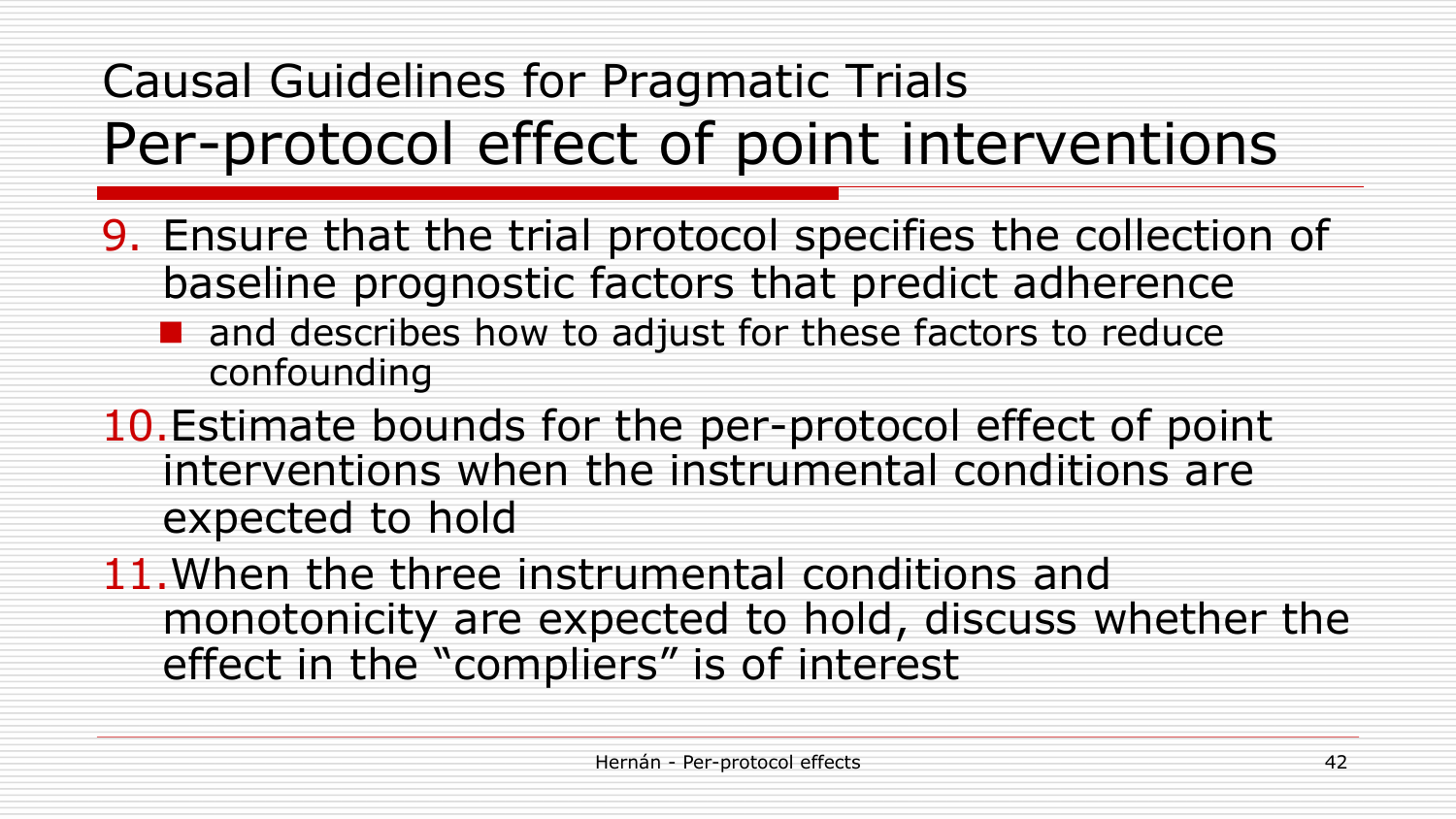# Causal Guidelines for Pragmatic Trials Per-protocol effect of sustained strategies

- 12.Specify a protocol that incorporates real world clinical decision-making, including discontinuation, switching, or dose-reduction rules
- 13.Ensure that sufficient data are collected to determine whether participants adhered to their assigned strategies throughout the follow-up, and to adjust for time-varying prognostic factors that predict adherence
- 14.Use g-methods to adjust for time-varying confounders when there is treatment-confounder feedback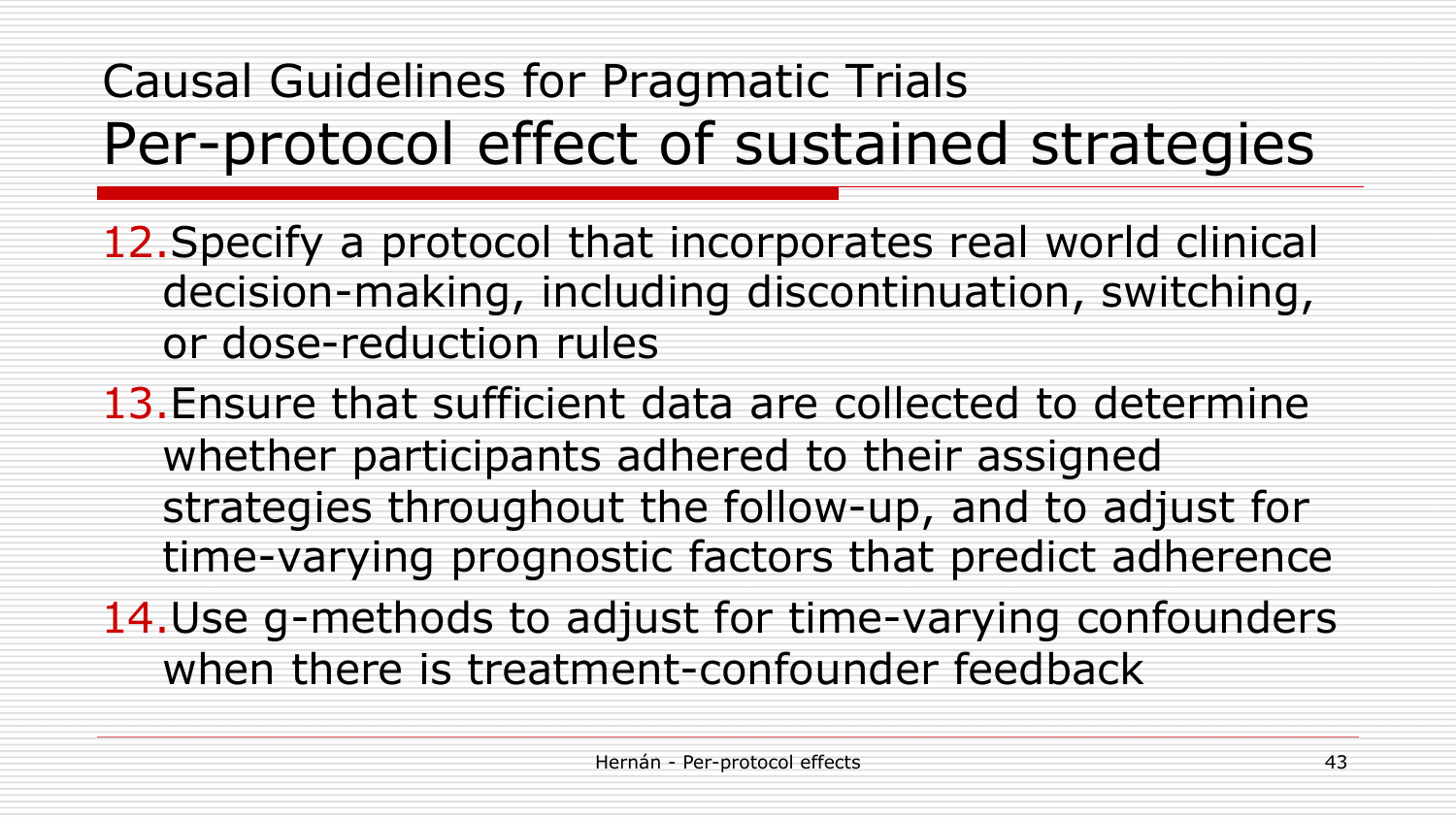## Thank you This work was supported by PCORI ME-1503-28119

- Hernán MA, Scharfstein D. Cautions as regulators move to end exclusive reliance on intent-to-treat. *Annals of Internal Medicine* 2018; 168(7):515-516
- Hernán MA, Robins JM. Per-protocol analyses of pragmatic trials. *New England Journal of Medicine* 2017; 377(14): 1391- 1398
- Hernán MA, Hernández-Díaz S, Robins JM. Randomized trials analyzed like observational studies. *Annals of Internal Medicine* 2013; 159(8): 560-562
- **n** Hernán MA, Hernández-Díaz S. Beyond the intention to treat in comparative effectiveness research. *Clinical Trials* 2012; 9(1):48-55.